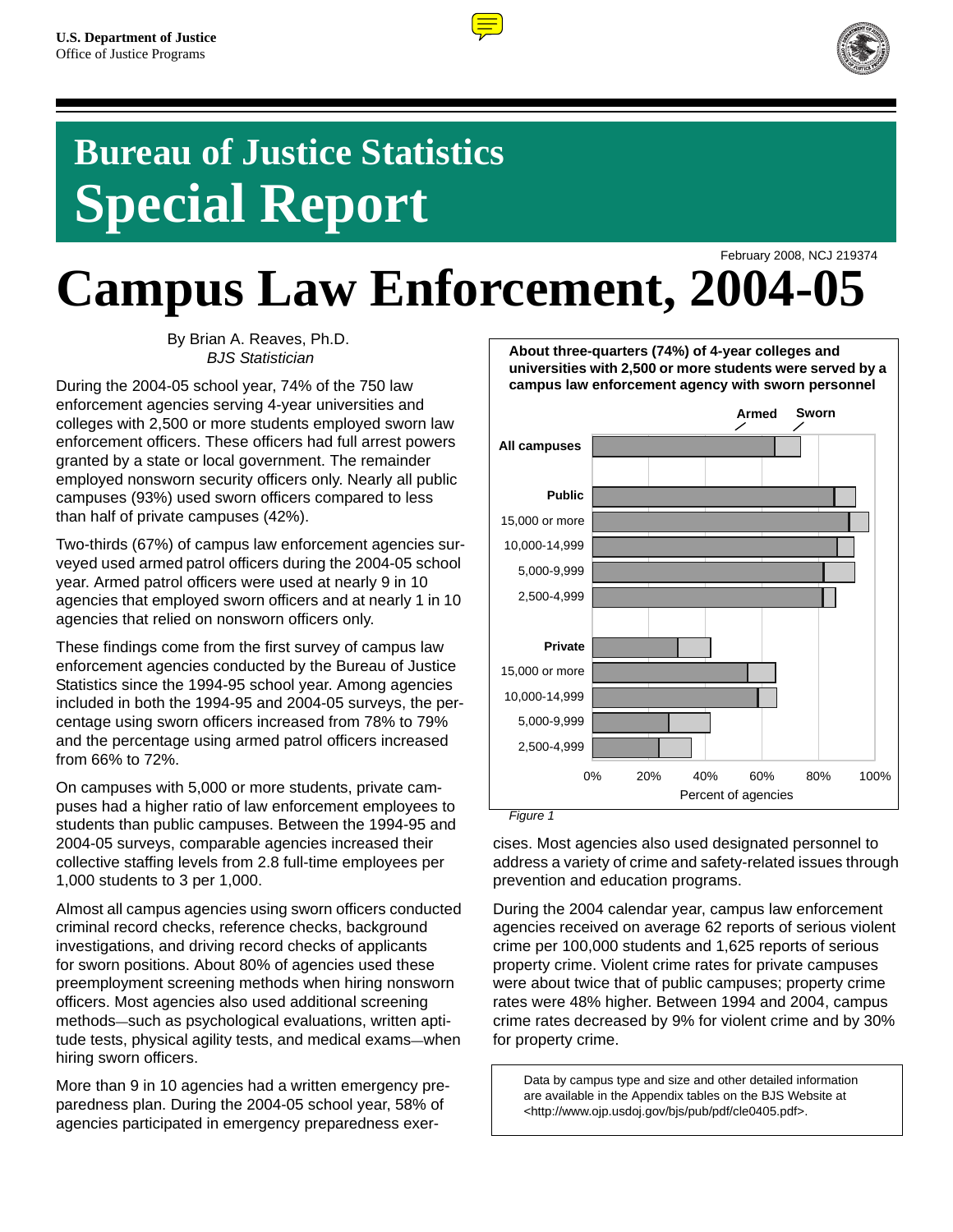# **Three-quarters of campus law enforcement agencies used sworn officers with full arrest powers**

During the 2004-05 school year, 74% of campus law enforcement agencies serving 4-year campuses with 2,500 or more students employed sworn personnel with full arrest powers (table 1). Nearly 9 in 10 agencies that employed sworn personnel used armed patrol officers, accounting for 65% of all agencies. Less than 1 in 10 agencies that relied only on nonsworn officers used armed patrol officers, accounting for 2% of all agencies.

Among agencies included in both the 1994-95 and 2004-05 surveys, the percentage of agencies that used armed patrol officers increased from 66% to 72%. The use of sworn personnel by campuses included in both surveys increased slightly, from 78% to 79% (figure 2).

## **Ten campus law enforcement agencies had at least 155 full-time employees**

New York University had the largest agency with 345 fulltime employees, followed by the University of Texas Health Science Center (Houston), Temple University (Philadelphia), and Howard University (Washington, D.C.).

| Campus served                                        | Full-time<br>employees |
|------------------------------------------------------|------------------------|
| New York University                                  | 345                    |
| University of Texas Health Science Center at Houston | 235                    |
| <b>Temple University</b>                             | 202                    |
| <b>Howard University</b>                             | 200                    |
| University of Medicine and Dentistry of New Jersey   | 194                    |
| University of Southern California                    | 190                    |
| Michigan State University                            | 180                    |
| University of Alabama - Birmingham                   | 170                    |
| George Washington University                         | 156                    |
| University of Florida                                | 155                    |

# **Largest sworn campus agency had 166 full-time officers**

The largest sworn campus law enforcement agency served Howard University, with 166 full-time officers, followed by Temple University (Philadelphia), University of Pennsylvania (Philadelphia), University of Medicine and Dentistry of New Jersey (Newark), and George Washington University (GWU) (Washington, D.C.). Of the ten largest sworn campus agencies, GWU was the only agency that used unarmed patrol officers.

| Campus served                                      | Full-time sworn<br>officers |
|----------------------------------------------------|-----------------------------|
| <b>Howard University</b>                           | 166                         |
| <b>Temple University</b>                           | 119                         |
| University of Pennsylvania                         | 100                         |
| University of Medicine and Dentistry of New Jersey | 97                          |
| George Washington University                       | 95                          |
| University of Florida                              | 86                          |
| Georgia State University                           | 79                          |
| <b>Yale University</b>                             | 78                          |
| University of Maryland - College Park              | 76                          |
| <b>Vanderbilt University</b>                       | 76                          |

#### **Table 1. Sworn, nonsworn, and armed campus law enforcement by type and size of 4-year campus, 2004-05**

|                                                                                 |                               | Percent of agencies using - |                             |                                    |                           |
|---------------------------------------------------------------------------------|-------------------------------|-----------------------------|-----------------------------|------------------------------------|---------------------------|
| Type and size<br>of 4-year campus                                               | Number of<br>agencies         | Total                       | Sworn police<br>Armed       | Nonsworn<br>security only<br>Total | Armed                     |
| All campuses                                                                    | 750                           | 74%                         | 65%                         | 26%                                | 2%                        |
| <b>Public</b><br>15,000 or more<br>10.000-14.999<br>5.000-9.999<br>2.500-4.999  | 465<br>152<br>82<br>144<br>87 | 93%<br>98<br>93<br>93<br>86 | 86%<br>91<br>87<br>82<br>82 | 7%<br>2<br>7<br>7<br>14            | $0\%$<br>0<br>0<br>0<br>0 |
| <b>Private</b><br>15,000 or more<br>10,000-14,999<br>5.000-9.999<br>2.500-4.999 | 285<br>20<br>29<br>74<br>162  | 42%<br>65<br>66<br>42<br>35 | 30%<br>55<br>59<br>27<br>24 | 58%<br>35<br>34<br>58<br>65        | 6%<br>5<br>10<br>8<br>5   |



**Between 1994-95 and 2004-05, the percentage of agencies** 

*Figure 2*

Other large campuses patrolled by unarmed sworn officers included the University of Iowa (Iowa City), Iowa State University (Ames), Portland State University (Portland, OR), University of Oregon (Eugene), and Oregon State University (Corvallis) (not shown in table).

New York University was the largest campus—with more than 39,000 students—to use nonsworn officers only. Other large 4-year campuses that used nonsworn officers only included the University of Southern California (Los Angeles), DePaul University (Chicago), and Columbia University (New York) (appendix table 2).

Typically campus law enforcement agencies have working relationships with local law enforcement and draw on their resources when needed. Depending on the type of campus agency, examples of local support may include arresting suspects, investigating crimes, providing armed support in dangerous situations, or operating a police sub-station on campus.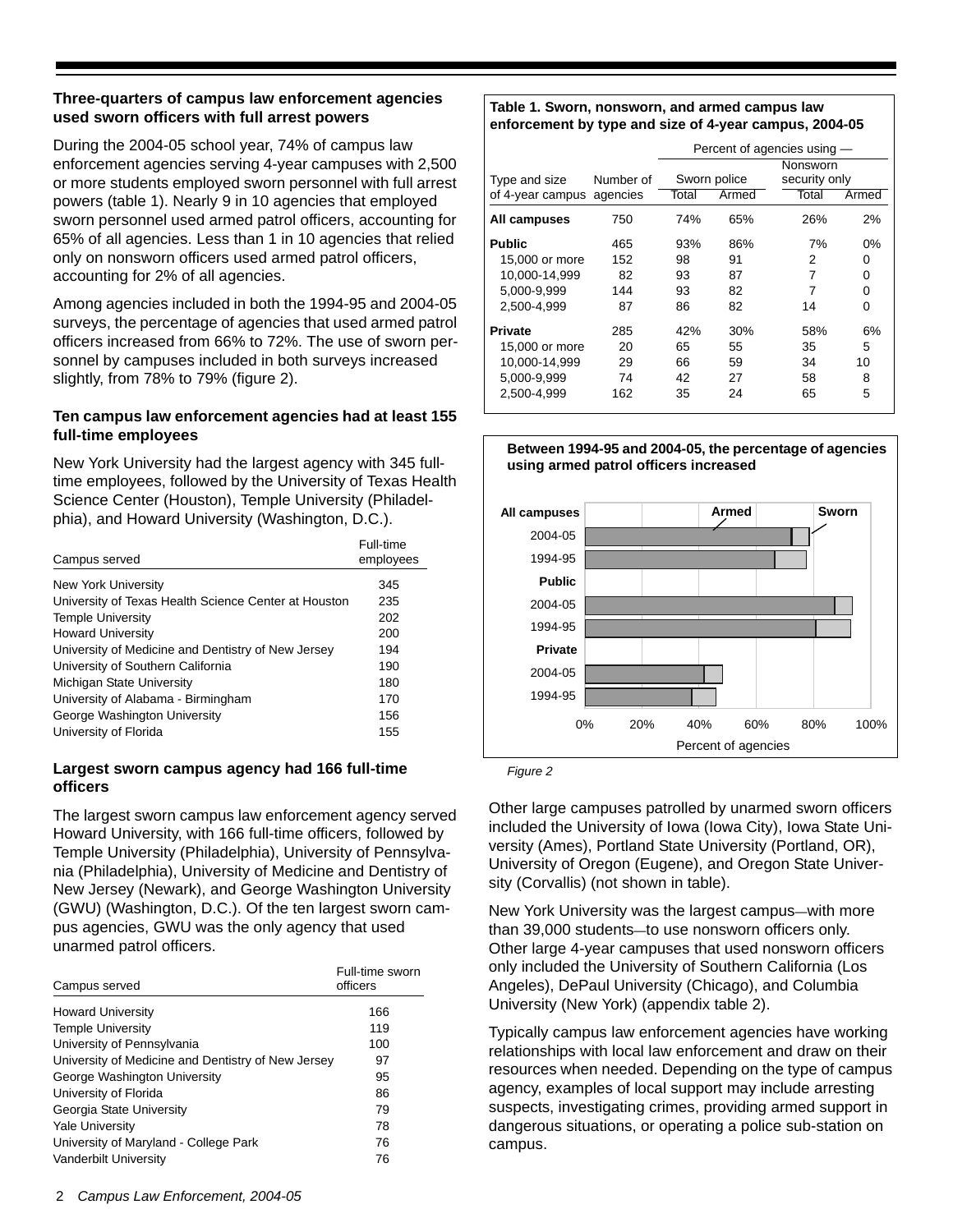## **Among schools with 5,000 or more students, private campuses had more law enforcement employees per capita than public campuses**

During the 2004-05 school year, the 750 agencies surveyed had more than 25,000 full-time employees, including about 13,000 sworn personnel. These agencies served more than 8 million students. The average number of full-time employees was 34, with a range of 96 on the largest private campuses to fewer than 20 on the smallest campuses (table 2).

Campuses had on average 3.8 full-time campus law enforcement employees per 1,000 students. Private campuses averaged 4.7 officers per 1,000 students compared to 3.3 per 1,000 on public campuses. Among schools with 5,000 or more students, private campuses had more law enforcement employees per capita than public campuses.

Campuses using sworn officers employed on average 2.3 full-time officers per 1,000 students. Private campuses averaged 3 sworn officers per 1,000 students compared to 2.1 sworn officers per 1,000 students on public campuses. On campuses of 5,000 or more students, private campuses had a higher ratio of sworn officers to students than public campuses.

# **Full-time agency employees increased from 2.8 to 3 per 1,000 students between 1994-95 and 2004-05**

Campus law enforcement agencies included in both surveys increased the ratio of full-time employees to students between the 1994-95 and 2004-05 school years. The overall law enforcement staffing ratio increased from 2.8 per 1,000 students to 3 per 1,000 students (figure 3). Among campus agencies using sworn officers, the overall ratio of officers to students increased from 1.7 to 1.8 per 1,000.

In addition to total student enrollment, the number and type of employees in campus law enforcement agencies may be influenced by other factors such as campus land area, number of buildings, type of facilities (e.g., medical centers, stadiums, and arenas), number of full-time students, number of campus residents, number of school employees, characteristics of surrounding city and neighborhoods, and legislative statutes.

# **Agencies served on average 11,000 students and campuses of 485 acres and 89 buildings**

On average, campuses included in this survey enrolled about 11,000 students and covered nearly 500 acres in land area (table 3). In terms of both average enrollment and average land area, public campuses were about twice as large as private campuses and included 37 more buildings on average. Private campuses (32%) had a higher percentage of students living on campus than public campuses (21%), a pattern that existed in all campus size categories.

#### **Table 2. Average full-time employment by campus law enforcement agencies, 2004-05**

|                                   | All agencies           |                       | sworn officers | Agencies employing              |
|-----------------------------------|------------------------|-----------------------|----------------|---------------------------------|
| Type and size<br>of 4-year campus | Full-time<br>employees | Per 1,000<br>students |                | Per 1,000<br>Full-time students |
| All campuses                      | 34                     | 3.8                   | 23             | 2.3                             |
| <b>Public</b>                     | 35                     | 3.3                   | 23             | 2.1                             |
| 15,000 or more                    | 59                     | 2.3                   | 37             | 1.5                             |
| 10.000-14.999                     | 31                     | 2.6                   | 21             | 1.8                             |
| 5,000-9,999                       | 23                     | 3.4                   | 15             | 2.2                             |
| 2.500-4.999                       | 19                     | 5.4                   | 12             | 3.4                             |
| <b>Private</b>                    | 31                     | 4.7                   | 22             | 3.0                             |
| 15,000 or more                    | 96                     | 3.9                   | 50             | 2.3                             |
| 10,000-14,999                     | 61                     | 5.0                   | 45             | 3.9                             |
| 5,000-9,999                       | 33                     | 4.7                   | 18             | 2.8                             |
| 2,500-4,999                       | 16                     | 4.7                   | 11             | 3.0                             |





*Figure 3*

## **Table 3. Selected characteristics of 4-year campuses with 2,500 or more students, 2004-05**

|                  | Average number of- |           |       |                  |
|------------------|--------------------|-----------|-------|------------------|
| Type and size    | Student            |           |       |                  |
| of 4-year campus | <b>Students</b>    | residents | Acres | <b>Buildings</b> |
| All campuses     | 10.874             | 2,560     | 485   | 89               |
| Public           | 13,413             | 2,838     | 614   | 103              |
| 15,000 or more   | 25,627             | 4.730     | 1.104 | 195              |
| 10,000-14,999    | 12,224             | 2,508     | 454   | 81               |
| 5,000-9,999      | 7,080              | 1.782     | 355   | 49               |
| 2,500-4,999      | 3.676              | 1.191     | 316   | 49               |
| Private          | 6,730              | 2,130     | 272   | 66               |
| 15,000 or more   | 23,293             | 5,796     | 678   | 223              |
| 10.000-14.999    | 12,368             | 3,690     | 609   | 107              |
| 5,000-9,999      | 6,929              | 2,174     | 187   | 63               |
| 2,500-4,999      | 3,585              | 1,384     | 204   | 40               |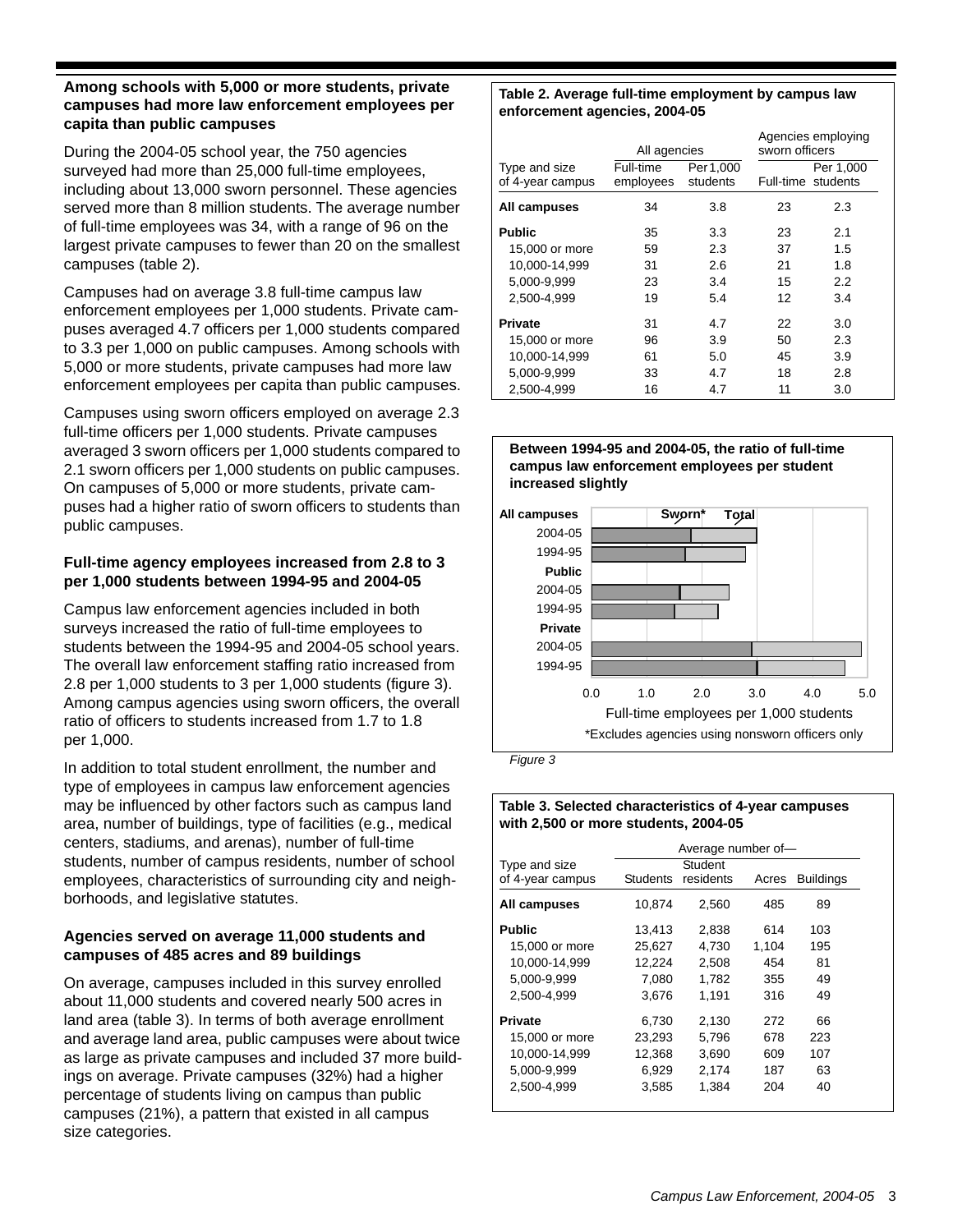## **Nearly all campuses had 24-hour patrol, a 3-digit emergency number, and emergency blue-light phones**

All agencies serving public campuses with 10,000 or more students and those serving private campuses with 5,000 or more students reported having 24-hour patrol services (table 4). Overall 99% of private campus law enforcement agencies and 97% of public agencies provided 24-hour patrol services.

Nearly all campuses had a 3-digit emergency phone number through a 6-1-1 on-campus system or a local 9-1-1 system. Most campuses (91%) also had blue-light emergency campus phones that provided direct access to campus law enforcement.

More than 9 in 10 public and private campuses with 5,000 or more students had blue-light emergency phones compared to about 8 in 10 campuses with less than 5,000 students. Among campuses with a blue-light phone system, the average number of blue-light phones increased from 8 per 2,500 students in 1994-95 to 13 in 2004-05. Private campuses had 17 blue-light phones per 2,500 students compared to 12 for public campuses (not shown in table).

# **Campus law enforcement agencies performed a wide range of functions**

Overall agencies serving the 100 largest campuses performed more of the functions asked about in the survey than agencies serving the 100 smallest campuses (See appendix table 1 for functions). More than 4 in 5 campus law enforcement agencies performed functions related to special events security (98%), dispatching calls for service (92%), traffic enforcement (89%), property crime investigation (86%), building lockup (85%), parking enforcement (84%), and violent crime investigation (81%) (table 5).

| Table 4. Campuses with 24-hour patrol and emergency |
|-----------------------------------------------------|
| telephone access to law enforcement, 2004-05        |

| Type and size of<br>4-year campus | 24-hour<br>patrol<br>coverage | 3-digit<br>emergency<br>number | Blue-light<br>emergency<br>phones |
|-----------------------------------|-------------------------------|--------------------------------|-----------------------------------|
| All campuses                      | 98%                           | 95%                            | 91%                               |
| <b>Public</b>                     | 97%                           | 94%                            | 92%                               |
| 15,000 or more                    | 100                           | 94                             | 97                                |
| 10,000-14,999                     | 100                           | 94                             | 95                                |
| 5.000-9.999                       | 96                            | 95                             | 90                                |
| 2.500-4.999                       | 92                            | 94                             | 80                                |
| <b>Private</b>                    | 99%                           | 95%                            | 90%                               |
| 15,000 or more                    | 100                           | 100                            | 100                               |
| 10.000-14.999                     | 100                           | 100                            | 92                                |
| 5.000-9.999                       | 100                           | 95                             | 96                                |
| 2.500-4.999                       | 97                            | 94                             | 85                                |

Functions performed by a majority of agencies serving the smallest campuses, but not by a majority of agencies serving the largest campuses, included parking administration (87%), vehicle registration (84%), key control (60%), and fire prevention education (52%) (appendix table 1).

## **Nearly half of the agencies serving large public campuses used in-field computers**

Overall about 1 in 4 (27%) campus law enforcement agencies used in-field computers during the 2004-05 school year (table 6). Nearly half (45%) of agencies serving public campuses with 15,000 or more students reported using in-field computers.

The majority of agencies with in-field computers reported that patrol officers had in-field access to motor vehicle records (61%) and driving records (54%) (not shown in table). Less than half reported that patrol officers used in-field computers to access criminal history information (37%), calls-for-service records (24%), or linked files for crime analysis (13%). A majority of agencies reported that patrol officers had fixed-site computer access to various types of records and other information.

#### **Table 5. Selected functions performed by campus law enforcement agencies, 2004-05**

| Selected function              | All 4-year<br>campuses | Public | Private |
|--------------------------------|------------------------|--------|---------|
| Special event security         | 98%                    | 99%    | 98%     |
| Dispatching calls              | 92                     | 90     | 95      |
| Traffic enforcement            | 89                     | 92     | 79      |
| Property crime investigation   | 86                     | 94     | 70      |
| Building lockup/unlock         | 85                     | 81     | 93      |
| Parking/vehicle enforcement    | 84                     | 81     | 89      |
| Violent crime investigation    | 81%                    | 92%    | 62%     |
| Central alarm monitoring       | 77                     | 78     | 77      |
| Access control                 | 75                     | 72     | 83      |
| Surveillance camera monitoring | 69                     | 64     | 77      |
| Parking administration         | 67                     | 62     | 78      |
| Vehicle registration           | 55                     | 47     | 70      |

#### **Table 6. Campus law enforcement agencies using in-field computers, 2004-05**

| Type and size<br>of 4-year campus | Percent of agencies<br>using in-field computers |
|-----------------------------------|-------------------------------------------------|
| All campuses                      | 27%                                             |
| <b>Public</b>                     | 31%                                             |
| 15,000 or more                    | 45                                              |
| 10.000-14.999                     | 33                                              |
| 5,000-9,999                       | 24                                              |
| 2,500-4,999                       | 13                                              |
| <b>Private</b>                    | 21%                                             |
| 15,000 or more                    | 27                                              |
| 10,000-14,999                     | 20                                              |
| 5,000-9,999                       | 26                                              |
| 2,500-4,999                       | 17                                              |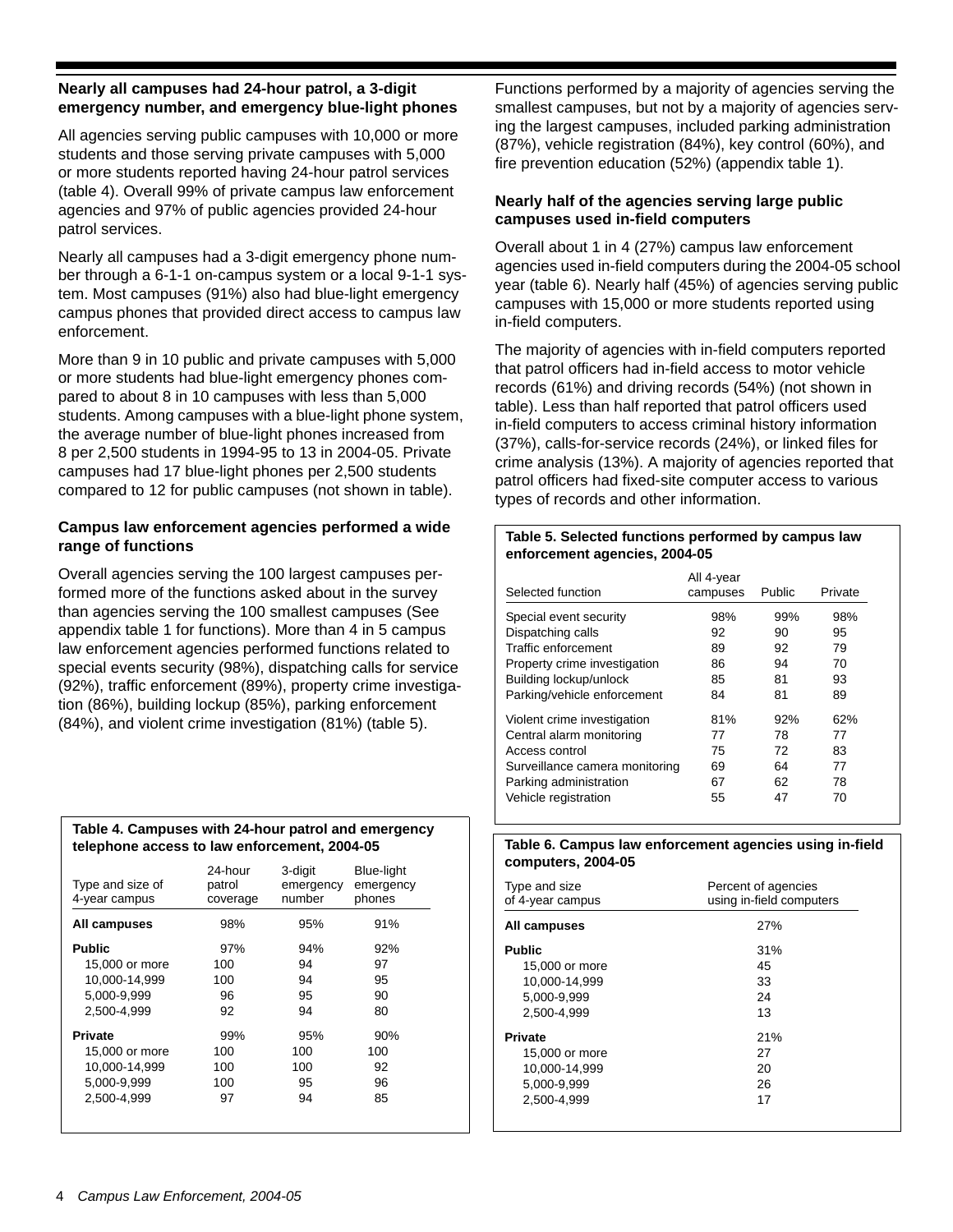#### **A sixth of sworn campus officers were women**

During the 2004-05 school year, 31% of sworn campus officers were a racial or ethnic minority. A sixth (17%) of officers were women.

| Characteristic      | Percent of full-time<br>sworn personnel |
|---------------------|-----------------------------------------|
| Male                | 83.3%                                   |
| Female              | 16.7                                    |
| White, non-Hispanic | 69.4%                                   |
| Black, non-Hispanic | 21.0                                    |
| Hispanic            | 6.5                                     |
| Other race*         | 3.1                                     |

\*Other race includes American Indians, Asians, Native Hawaiians, other Pacific Islanders, and persons identifying two or more races.

Among agencies included in both the 1994-95 and 2004- 05 surveys, women increased from 14% to 17% of officers (figure 4). Minorities—blacks, Hispanics, Asians, and other minorities—increased from 27% to 30%; Hispanics increased from 4.4% to 6%.

## **Since 1994-95, starting salaries were up 5% for sworn officers but were unchanged for nonsworn officers**

Starting salaries for entry-level sworn officers averaged \$30,600 for the 2004-05 school year, 5% more than in 1994-95 after adjusting for inflation (table 7). Average starting salaries (\$22,300) for nonsworn officers were unchanged after adjusting for inflation. During 2004-05, starting salaries in agencies with collective bargaining rights, compared to those without, were 25% higher for sworn officers and 16% higher for nonsworn officers (not shown in table).

## **About 1 in 6 agencies required new officers to have a college degree**

More than a quarter (28%) of all campus law enforcement agencies had some type of college education requirement for new officers. About 1 in 6 agencies required a 2-year (13%) or 4-year (3%) college degree.

| Minimum education requirement<br>for new officers | Percent of agencies |
|---------------------------------------------------|---------------------|
| With college requirement                          | 28%                 |
| Any degree                                        | 16                  |
| 4-year degree                                     | 3                   |
| 2-year degree                                     | 13                  |
| Some college                                      | 12                  |
| Without college requirement                       | 72                  |

# **Agencies serving the largest public campuses required about 1,100 hours of training for new officers**

Agencies required on average more than 800 hours of training for new officers, including about 500 hours of academy training (table 8). Training requirements ranged from about 1,100 hours at the largest public campuses to about 400 at the smallest private campuses. Some of this variation was attributable to the use of sworn versus nonsworn officers.

**Minority and female full-time sworn personnel in campus law enforcement agencies, 1994-95 and 2004-05** 





#### **Table 7. Average base starting salary for selected positions in campus law enforcement agencies, 2004-05**

|                  | Average base starting salary |             |          |  |
|------------------|------------------------------|-------------|----------|--|
| Type and size    | Entry-level                  | Entry-level | Chief or |  |
| of 4-year campus | nonsworn                     | sworn       | director |  |
| All campuses     | \$22,300                     | \$30,600    | \$61,700 |  |
| <b>Public</b>    | \$21,500                     | \$30,700    | \$63,300 |  |
| 15,000 or more   | 21,800                       | 33,500      | 74,800   |  |
| 10,000-14,999    | 20,900                       | 30,000      | 62,900   |  |
| 5.000-9.999      | 22,100                       | 28,900      | 55,400   |  |
| 2,500-4,999      | 20.100                       | 27,300      | 52,900   |  |
| <b>Private</b>   | \$23,200                     | \$30,300    | \$58,000 |  |
| 15,000 or more   | 32,700                       | 36,000      | 79,900   |  |
| 10,000-14,999    | 23,400                       | 30,200      | 72,300   |  |
| 5,000-9,999      | 25,000                       | 30,300      | 63,600   |  |
| 2,500-4,999      | 21,500                       | 28,700      | 49,500   |  |

Note: Rounded to nearest hundred.

#### **Table 8. Average training hours required for new campus law enforcement officers, 2004-05**

| All agencies |          | Agencies using<br>sworn officers |          |
|--------------|----------|----------------------------------|----------|
| Academy      |          | Academy                          | Field    |
|              |          | 582 hrs.                         | 357 hrs. |
| 568 hrs.     | 362 hrs. | 584 hrs.                         | 376 hrs. |
| 624          | 477      | 627                              | 487      |
| 582          | 357      | 601                              | 351      |
| 533          | 251      | 547                              | 261      |
| 497          | 259      | 536                              | 296      |
| 355 hrs.     | 183 hrs. | 569 hrs.                         | 277 hrs. |
| 524          | 303      | 620                              | 415      |
| 485          | 216      | 576                              | 220      |
| 381          | 225      | 586                              | 296      |
| 268          | 129      | 536                              | 242      |
|              |          | Field<br>509 hrs. 305 hrs.       |          |

Note: Computation of average training requirement excludes agencies that did not require training of that type.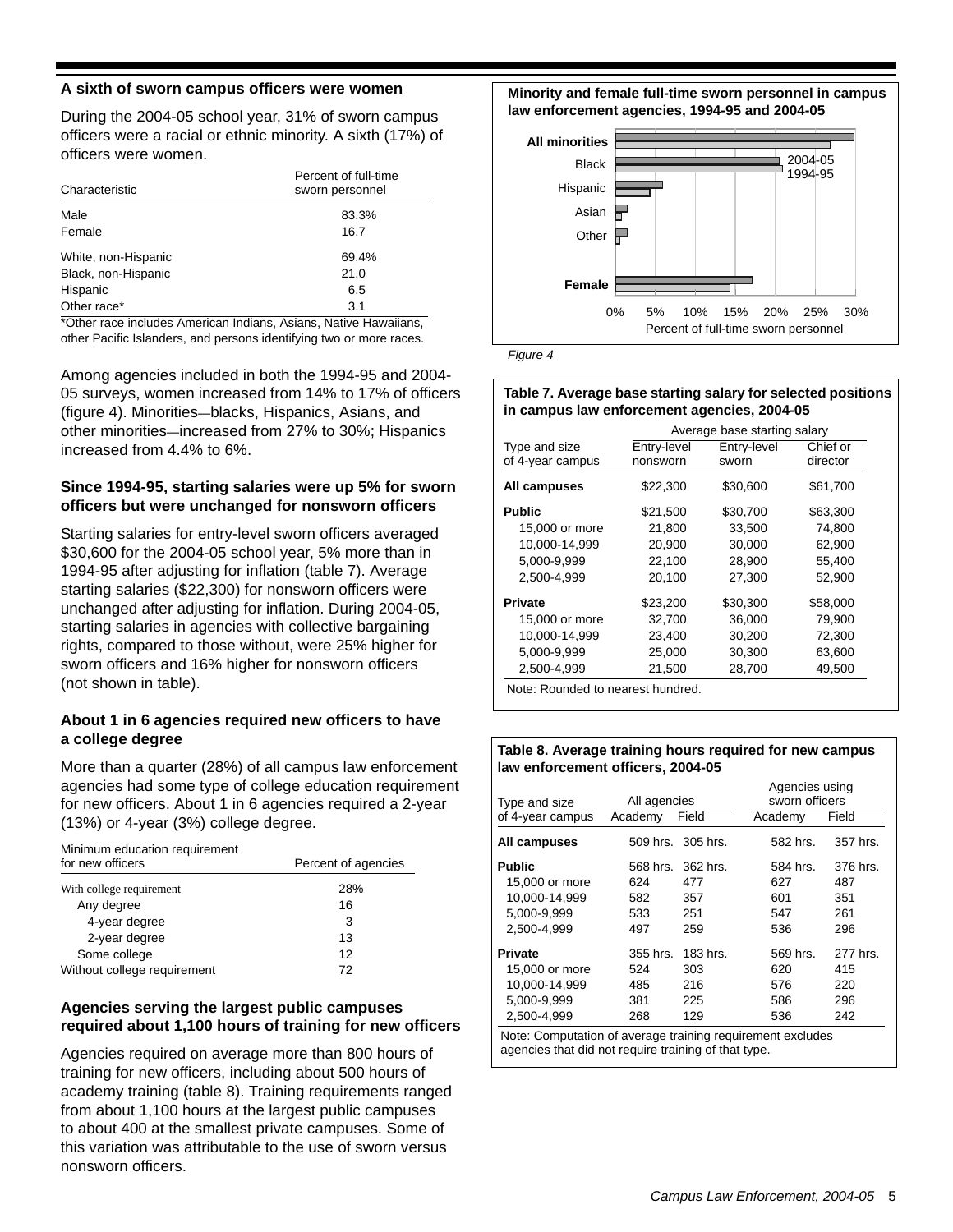## **Training and education requirements were more stringent for sworn officers**

On average, agencies required sworn officers to complete more than 900 hours of training compared to about 200 hours for nonsworn officers.

| Average number of training hours required for new |  |
|---------------------------------------------------|--|
| officers                                          |  |

| Type of officer   | Total | Academy | Field |
|-------------------|-------|---------|-------|
| Sworn police      | 937   | 580     | 357   |
| Nonsworn security | 203   | 93      | 110   |

Education requirements were also more stringent for sworn officers, with 30% of agencies requiring newly hired sworn officers to have at least some college compared to 21% for nonsworn officers. About 1 in 6 agencies required sworn officers to have at least a 2-year degree, compared to about 1 in 10 agencies for nonsworn officers (not shown in table).

# **Sworn officers were subjected to a wider range of preemployment screening methods**

Preemployment screening methods—background screening, personal screening, and physical screening—were used more frequently when hiring sworn officers than nonsworn officers (figures 5, 6, and 7). Most agencies conducted criminal record checks, background investigations, driving record checks, and personal interviews when hiring nonsworn officers while less than half used the other screening methods.

| Percent of campus law enforcement agencies performing selected |
|----------------------------------------------------------------|
| functions by type of officers employed, 2004-05                |

|                | Sworn police                                                                                                                                        | Nonsworn security only                                                                                         |
|----------------|-----------------------------------------------------------------------------------------------------------------------------------------------------|----------------------------------------------------------------------------------------------------------------|
| 90%<br>or more | Routine patrol<br>Special event security<br>Violent crime investigation<br>Property crime investigation<br>Traffic enforcement<br>Dispatching calls | Routine patrol<br>Building lockup/unlock<br>Special event security<br>Parking enforcement<br>Dispatching calls |
|                | 80%-89% Arson investigation<br>Building lockup/unlock<br>Parking enforcement<br>Arena event security                                                | Access control<br>Parking administration<br>Monitor surveillance cameras                                       |
|                | 70%-79% Central alarm monitoring<br>Stadium event security<br>Access control                                                                        | Arena event security<br>Central alarm monitoring<br>Vehicle registration                                       |
| 50%-69%        | Drug enforcement<br>Homicide investigation<br>Monitor surveillance cameras Fire prevention education<br>Parking administration                      | Key control<br><b>Traffic enforcement</b><br>Stadium event security<br>Property crime investigation            |

## **Nonsworn agencies were more likely to handle building security and parking-related duties**

Nearly all agencies provided routine patrol services, security for special events, and dispatch services. More than 9 in 10 agencies with sworn personnel also had primary

responsibility for crime investigations. Nonsworn agencies were more likely than sworn agencies to handle functions related to building security and parking; a majority of sworn agencies also performed these functions.

## **Nonsworn patrol officers were less likely than sworn officers to carry firearms, pepper spray, or batons**

Nearly 9 in 10 agencies with sworn officers (87%) used armed patrol officers compared to about 1 in 10 agencies using nonsworn officers only (9%). About 9 in 10 agencies also authorized sworn officers to carry pepper spray (92%) and batons (91%). Among agencies using nonsworn officers, about three-fifths authorized officers to carry pepper spray (61%), and about half, batons (49%). About 1 in 5 agencies authorized sworn officers to carry hand-held conducted energy devices such as Tasers or stun guns (20%). About 1 in 4 agencies authorized such devices for nonsworn officers (24%) (not shown in table).



*Figure 5*







*Figure 7*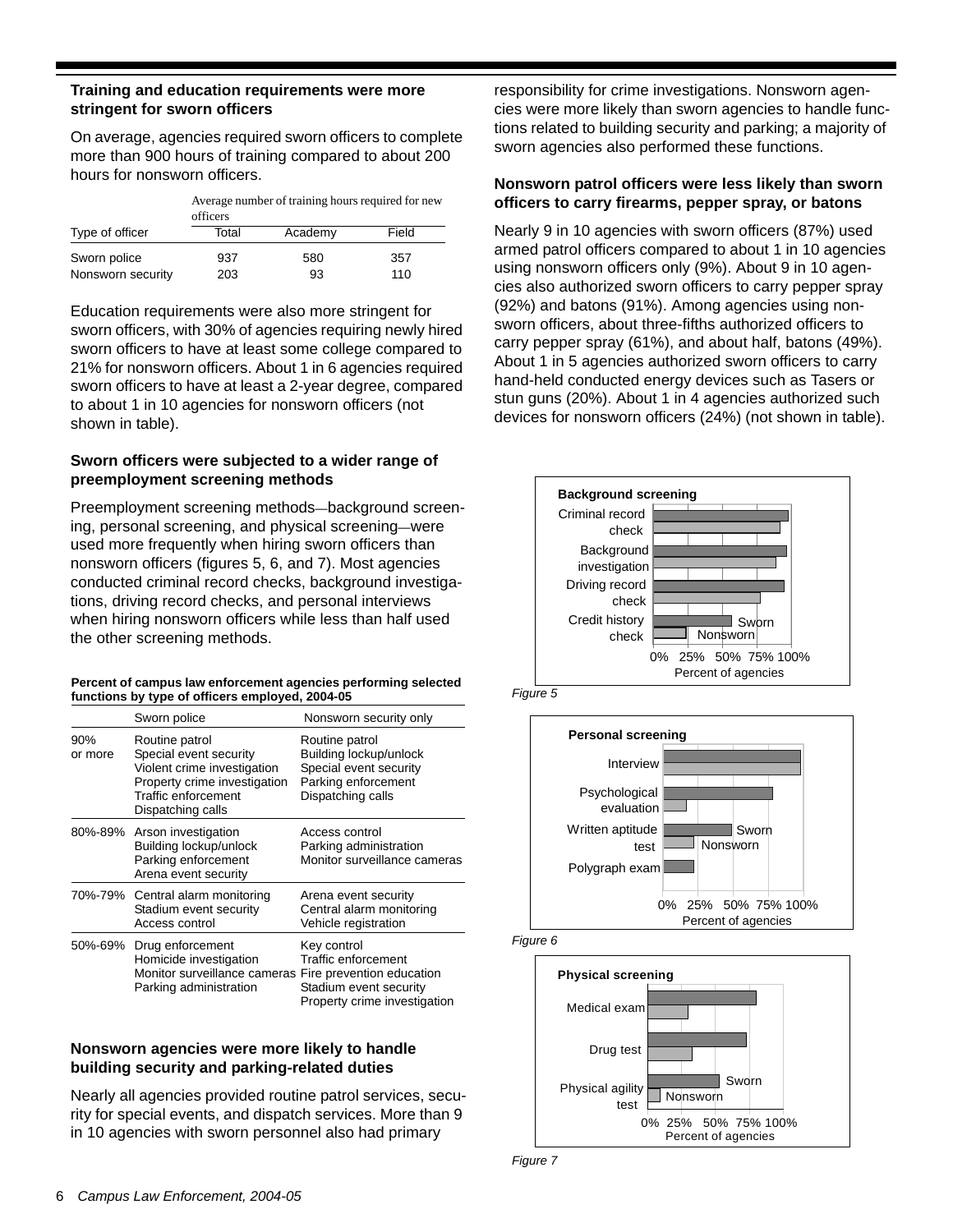## **Community policing activities were more prevalent on public campuses than on private campuses**

About two-thirds (69%) of campus law enforcement agencies had incorporated community policing into their campus security policy (table 9). Most agencies (59%) assigned patrol officers to specific geographic areas on campus. About half had upgraded technology to support community policing efforts (51%) and collaborated with citizen groups, using their feedback to support community policing strategies (47%).

Public campuses were more likely than private campuses to have implemented most of the community policing activities asked about in the survey. The largest differences were for student ride-a-long programs (49% public versus 22% private) and officer problem-solving projects (39% versus 23%).

# **More than 80% of agencies met regularly with faculty, staff, and student groups**

Regular meetings with various groups played an important role in campus community policing efforts. During the 2004-05 school year, more than 80% of agencies serving public and private campuses met regularly with other law enforcement agencies (88%) and with on- and off-campus groups and organizations—such as student housing groups (86%), faculty/staff organizations (84%), and student organizations (83%)—to discuss crime and safetyrelated problems on campus (table 10).

Agencies serving public campuses were more likely than those serving private campuses to meet regularly with fraternity and sorority groups, advocacy groups, and domestic violence groups to discuss crime and safetyrelated issues. In comparison agencies serving private campuses were more likely to meet regularly with neighborhood associations and religious groups to discuss crime-related issues on campus.

# **About two-thirds of agencies had a written terrorism response plan**

About 9 in 10 campus law enforcement agencies had a written emergency preparedness plan (94%) and had met with campus administrators regarding emergency preparedness issues (89%) during the 2004-05 school year (table 11). Nearly 7 in 10 agencies had disseminated emergency preparedness information to the campus community (67%) and had a written plan on how to respond in the event of a terrorist attack (66%).

A majority of agencies also conducted emergency preparedness exercises (58%), maintained intelligence sharing agreements with other law enforcement agencies (56%), and held campus meetings on emergency preparedness (55%). Nearly two-thirds of the agencies on public campuses had engaged in these activities compared to less than half of those on private campuses.

Nearly half of all agencies had formed partnerships with culturally diverse organizations on- and off-campus to address emergency preparedness on campus (45%). About a fifth of agencies had conducted a campus antifear campaign (21%).

#### **Table 9. Community policing activities of campus law enforcement agencies, 2004-05**

| Type of activity                                                              | All 4-year<br>campuses* | Public | Private |
|-------------------------------------------------------------------------------|-------------------------|--------|---------|
| Included in campus security policy                                            | 69%                     | 73%    | 63%     |
| Geographic patrol assignments                                                 | 59                      | 59     | 61      |
| Upgraded technology                                                           | 51                      | 53     | 47      |
| Partnered with citizen groups                                                 | 47                      | 51     | 40      |
| Student ride-along program                                                    | 40                      | 49     | 22      |
| Written community policing plan                                               | 34                      | 38     | 26      |
| Officer problem-solving projects                                              | 33                      | 39     | 23      |
| Environmental crime analysis                                                  | 32                      | 36     | 25      |
| Campus police academy                                                         | 23                      | 22     | 25      |
| *See appendix table 3 for percentages by type and size of 4-year<br>campuses. |                         |        |         |

#### **Table 10. Groups that campus law enforcement agencies met with regularly to discuss crime-related problems, 2004-05**

| campuses* | Public | Private |
|-----------|--------|---------|
| 88%       | 89%    | 86%     |
| 86        | 86     | 86      |
| 84        | 83     | 84      |
| 83        | 83     | 85      |
| 57        | 64     | 43      |
| 47        | 52     | 36      |
| 43        | 52     | 28      |
| 40        | 44     | 33      |
| 39        | 37     | 44      |
| 27        | 30     | 21      |
| 20        | 17     | 25      |
|           |        |         |

#### **Table 11. Emergency preparedness activities of campus law enforcement agencies, 2004-05**

| Type of activity                                                                                                                                            | All 4-year<br>campuses*    | Public                     | Private                    |
|-------------------------------------------------------------------------------------------------------------------------------------------------------------|----------------------------|----------------------------|----------------------------|
| Emergency preparedness plan                                                                                                                                 | 94%                        | 94%                        | 95%                        |
| Met with campus administrators                                                                                                                              | 89                         | 91                         | 86                         |
| Disseminated information                                                                                                                                    | 67                         | 71                         | 60                         |
| Terrorism response plan                                                                                                                                     | 66                         | 70                         | 60                         |
| Emergency preparedness exercises<br>Intelligence-sharing agreements<br>Held campus meetings<br>Culturally diverse partnerships<br>Campus anti-fear campaign | 58<br>56<br>55<br>45<br>21 | 63<br>65<br>61<br>48<br>25 | 49<br>41<br>42<br>39<br>15 |
| *See appendix table 5 for percentages by type and size of 4-year<br>campuses.                                                                               |                            |                            |                            |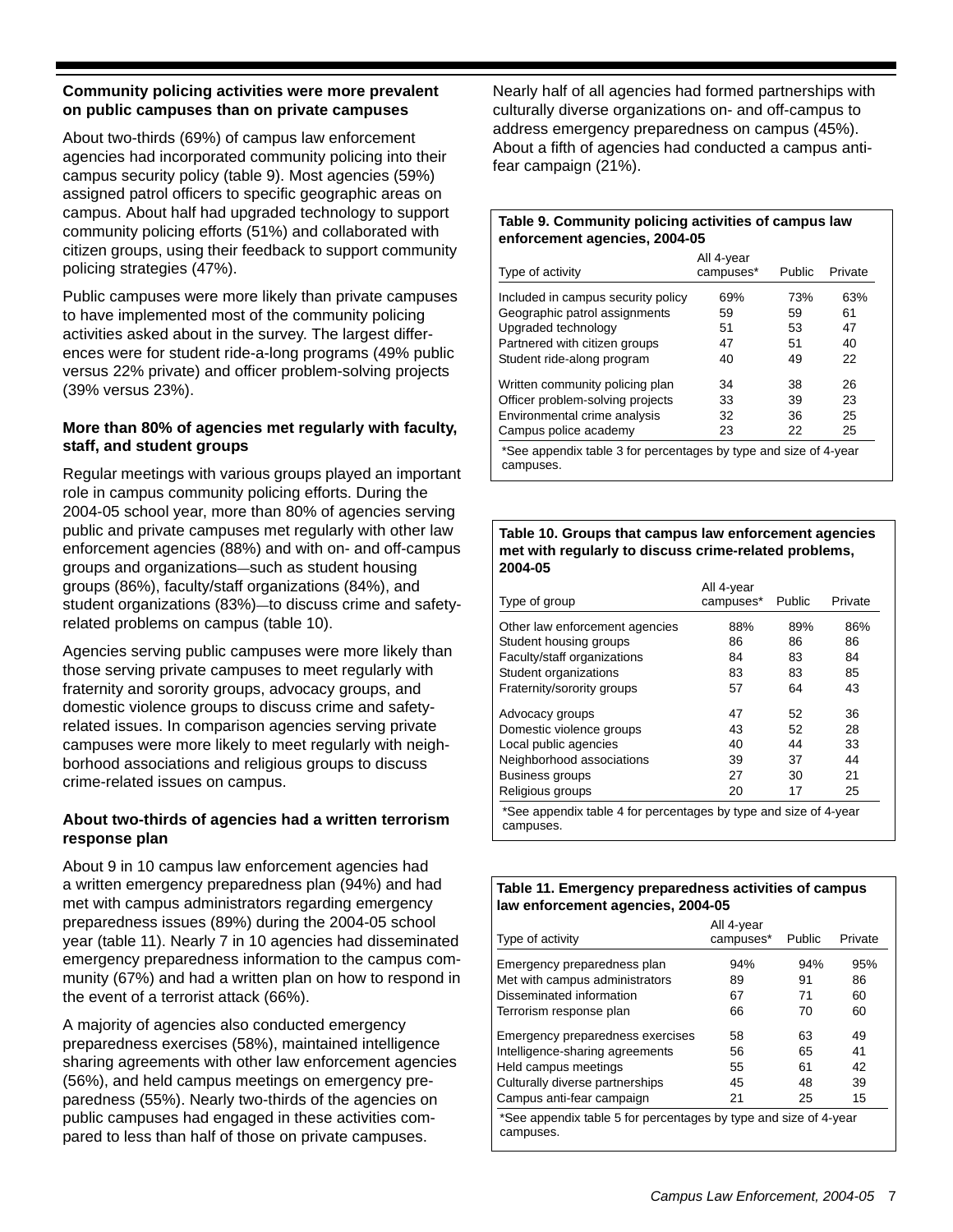## **Agencies serving private campuses were more likely to have written policies related to student judicial officers and residence life officials**

More than 9 in 10 campus law enforcement agencies had written policies and procedures regarding officer code-ofconduct (96%) and use of non-lethal force (91%) (table 12). About 8 in 10 had policies on handling citizen complaints (82%) and working with other law enforcement agencies (79%).

Agencies serving public campuses were more likely to have written policies to address areas such as domestic disputes, off-duty employment, mentally ill persons, and racial profiling. Agencies serving private campuses were more likely to have written policies pertaining to student judicial officers and residence life officials.

#### **Table 12. Written policies and procedures of campus law enforcement agencies, 2004-05**

| Policy area                    | All 4-year<br>campuses* | Public | Private |
|--------------------------------|-------------------------|--------|---------|
| Code of conduct/appearance     | 96%                     | 97%    | 94%     |
| Non-lethal force               | 91                      | 95     | 85      |
| Citizen complaints             | 82                      | 87     | 72      |
| Other law enforcement agencies | 79                      | 84     | 71      |
| Domestic disputes              | 72                      | 80     | 57      |
| Juveniles                      | 72                      | 81     | 52      |
| Employee counseling assistance | 70                      | 70     | 72      |
| Off-duty employment            | 70                      | 83     | 48      |
| Mentally ill persons           | 68                      | 76     | 55      |
| Victim services                | 63                      | 63     | 63      |
| Racial profiling               | 57                      | 67     | 39      |
| Student judicial officers      | 55                      | 51     | 63      |
| Residence life officials       | 54                      | 47     | 66      |
| Homeless persons               | 27                      | 30     | 23      |
|                                |                         |        |         |

\*See appendix table 6 for percentages by type and size of 4-year campuses.

## **Table 13. Problems and issues addressed by special programs or designated personnel in campus law enforcement agencies, 2004-05**

| Problem/issue addressed                                                       | All 4-year<br>campuses* | Public | Private |  |
|-------------------------------------------------------------------------------|-------------------------|--------|---------|--|
| Crime prevention                                                              | 83%                     | 88%    | 74%     |  |
| Rape prevention                                                               | 78                      | 85     | 66      |  |
| Drug education                                                                | 73                      | 79     | 60      |  |
| Self-defense training                                                         | 69                      | 75     | 57      |  |
| Alcohol education                                                             | 67                      | 75     | 53      |  |
| Community policing                                                            | 63                      | 71     | 49      |  |
| Victim assistance                                                             | 62                      | 67     | 54      |  |
| Stalking                                                                      | 60                      | 68     | 46      |  |
| Cybercrime                                                                    | 54                      | 62     | 40      |  |
| Student security patrol                                                       | 52                      | 55     | 46      |  |
| Bias/hate crimes                                                              | 51                      | 55     | 43      |  |
| *See appendix table 7 for percentages by type and size of 4-year<br>campuses. |                         |        |         |  |

# **Agencies serving public campuses were more likely to have designated personnel to address specific campus crime and safety-related issues**

A majority of campus law enforcement agencies had designated personnel to address specific crime-related issues. On some campuses these personnel were assigned fulltime to a specialized unit. About 8 in 10 agencies offered general crime prevention (83%) and rape prevention (78%) programs or had designated personnel to address these issues (table 13).

About 7 in 10 agencies had designated personnel for selfdefense training programs (69%) while a similar proportion offered drug (73%) and alcohol (67%) education programs. About 6 in 10 agencies had personnel to deal with victim assistance (62%) and stalking (60%). More than half had designated personnel to address cybercrime (54%) and hate crime (51%).

Agencies serving public campuses were more likely than those on private campuses to have programs or designated personnel for each problem or task included in the survey. The largest differences between public and private campuses were in the areas of alcohol education, community policing, stalking, and cybercrime.

## **Nearly all students at 4-year schools with 2,500 or more students had access to crime prevention programs**

Nearly 9 in 10 students were enrolled on a campus where campus law enforcement provided general crime prevention and rape prevention programs (figure 8). Forty percent of students were enrolled on a campus with a full-time dedicated crime prevention unit (not shown in figure). For each problem or task identified in the survey, 60% or more of all students were enrolled on a campus where personnel were designated to work at least part-time on that issue.

**Most students were served by campus law enforcement** 



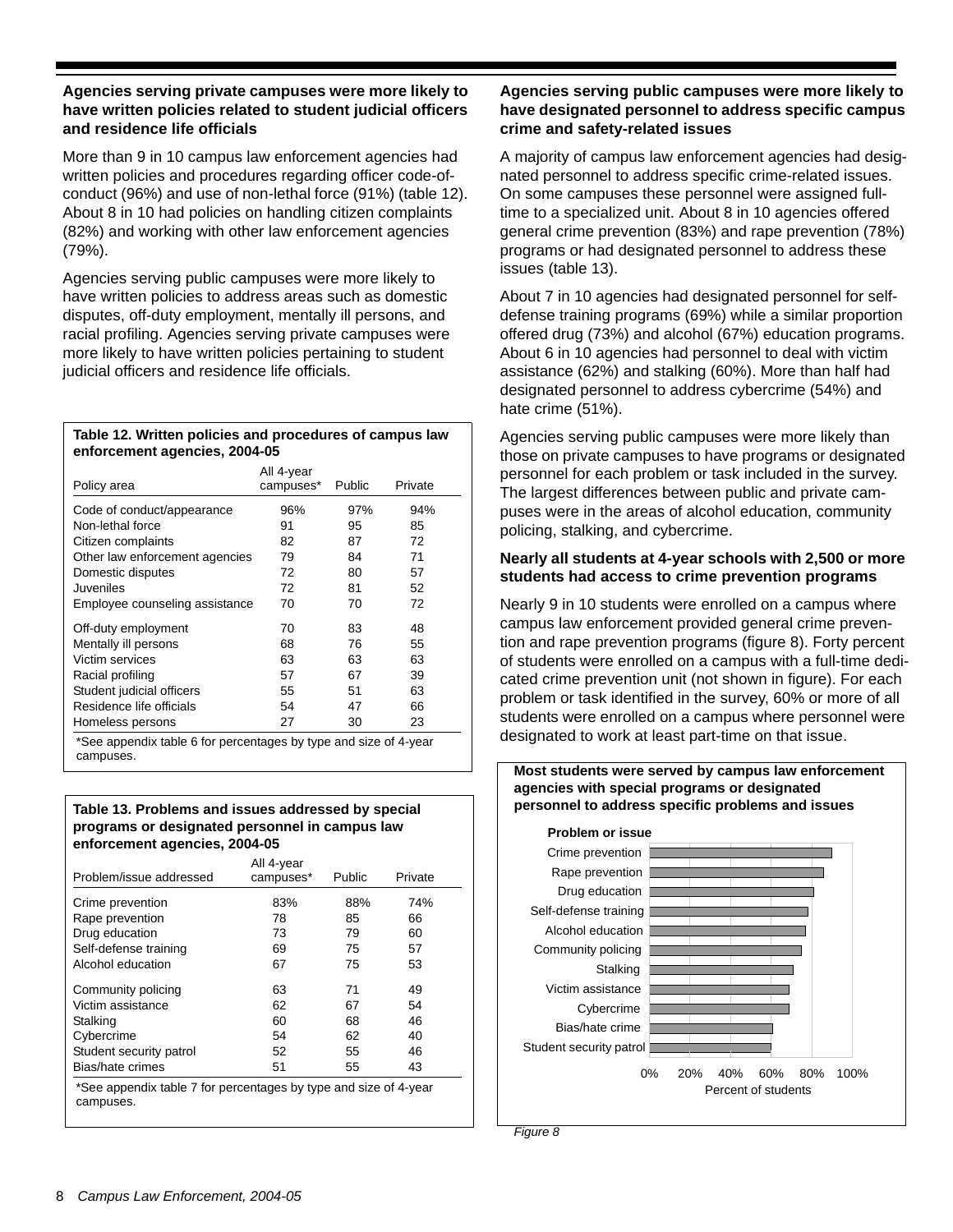## **Campus police were more likely than local police agencies to assess recruits' community-relations skills prior to hiring**

Campus law enforcement agencies with at least 10 but fewer than 100 full-time sworn officers were compared with local police departments in the same size range using data from the 2003 BJS Law Enforcement Management and Administrative Statistics Survey. Nearly all (96% or more) campus and local police agencies screened new officers through personal interviews, background investigations, reference checks, criminal record checks, and driving record checks (not shown in figures).

A large majority of both local (86%) and campus (83%) police agencies required psychological evaluations of applicants (figure 9). Nearly two-thirds of local police (64%) required a written aptitude test compared to about half of campus police (52%). Local police were more likely than campus police to conduct physical screening of recruits, including medical exams (97% versus 85%), drug tests (86% versus 76%), and physical agility tests (65% versus 57%) (figure 10).

Campus police were more likely than local police to assess recruits' community-relations skills (figure 11). This included assessments of analytical problem-solving skills (58% versus 37%), understanding of cultural diversity (57% versus 16%), and assessment of skills related to mediation and conflict management (42% versus 11%).

## **Campus police were more likely than local police to have a college degree requirement for new officers**

Campus police were more likely to have a college education requirement for new officers. Campus police (91%) were also more likely than local police (57%) to have tuition waivers or reimbursements. While campus police required more education, local police required 11% more training, 1,092 hours versus 981 on average (not shown in table).

| <b>Education requirement</b> | Campus police |     |
|------------------------------|---------------|-----|
| With college requirement     | 30%           | 20% |
| Degree, any type             | 16            | 11  |
| 4-year degree                | 3             |     |
| 2-year degree                | 13            | 10  |
| Some college                 | 14            | 9   |





# **Starting salaries for campus police officers were 6% lower than starting salaries for local police**

Starting salaries for entry-level campus law enforcement officers (\$31,200) were 6% lower on average than for local police (\$32,900) in similar size agencies. Starting salaries for campus police chiefs averaged \$65,800, about 2% higher than for local police chiefs (\$64,700) (not shown in table).

Campus police agencies were more likely than local police agencies to provide shift differential, merit, and hazardous duty pay for sworn personnel. Local police were more than twice as likely as campus police to offer education incentive pay.

| Special pay categories     | Campus police | Local police |  |
|----------------------------|---------------|--------------|--|
| Shift differential         | 56%           | 33%          |  |
| Merit pay                  | 47            | 29           |  |
| <b>Education incentive</b> | 24            | 54           |  |
| Hazardous duty             | 11            | 6            |  |

# **Campus police were more likely to use computers for management functions; local police had more in-field computer capabilities**

Campus police agencies were more likely than local police agencies to use computers for management functions related to investigations, dispatch, interagency information sharing, resource allocation, fleet management, and crime mapping.

| Computer functions  | Campus police | Local police |
|---------------------|---------------|--------------|
| Investigations      | 92%           | 63%          |
| Dispatch            | 74            | 59           |
| Information sharing | 64            | 40           |
| Resource allocation | 45            | 16           |
| Fleet management    | 36            | 32           |
| Crime mapping       | 34            | 26           |

Use of in-field computers was more prevalent among local police agencies than campus police agencies. Local police were more than twice as likely to provide officers in-field computer access to information such as motor vehicle records (51% versus 22%), driving records (47% versus 20%), criminal history records (29% versus 12%), and calls-for-service histories (26% versus 9%) (not shown in table).



*Figure 9*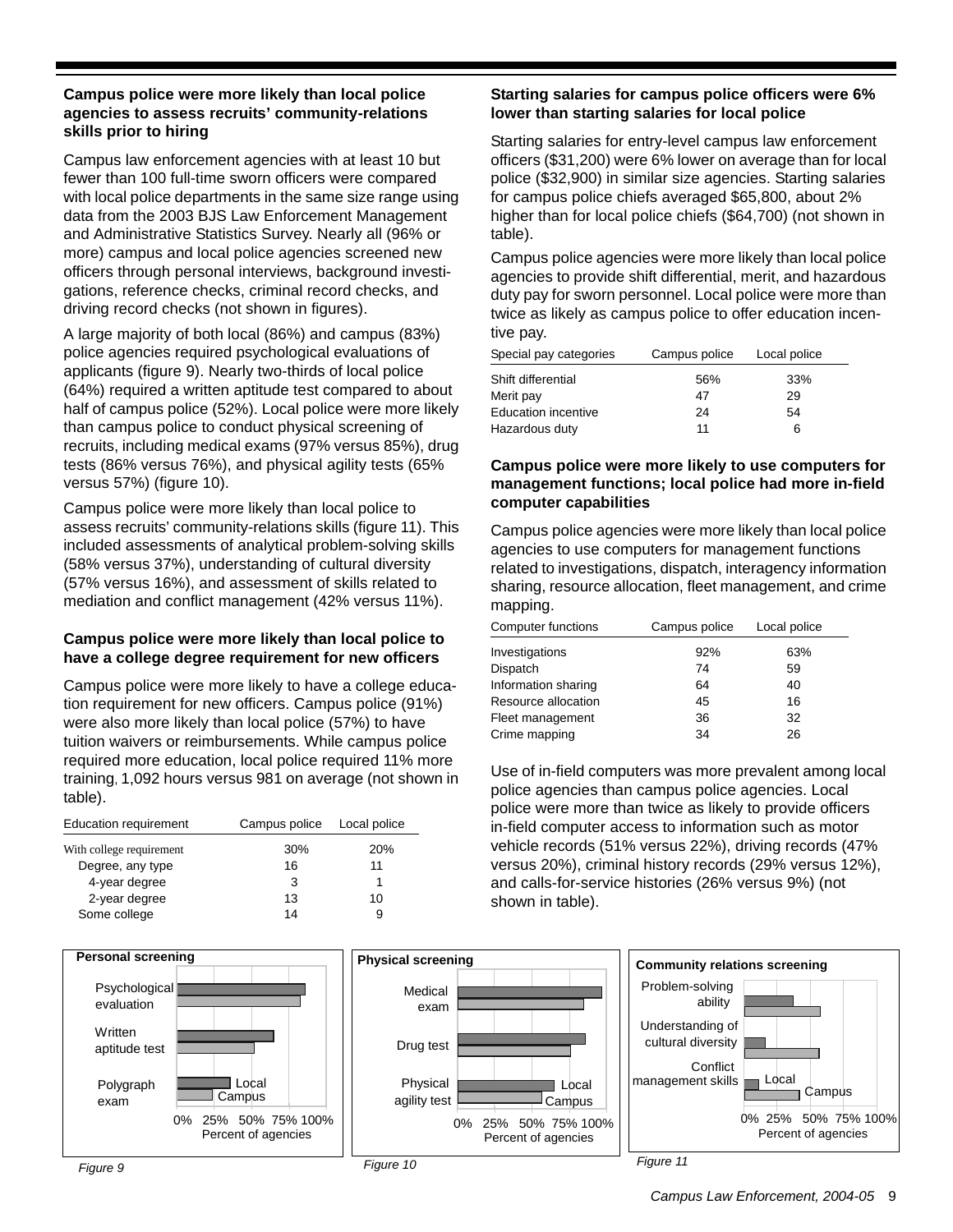# **The Clery Act and the reporting of campus crime**

The Jeanne Clery Disclosure of Campus Security Policy and Campus Crime Statistics Act was signed into law in 1990. It requires institutions of higher education that participate in federal financial aid programs to keep and disclose information about crime on and near campus. The U.S. Department of Education monitors compliance. Violations can result in penalties of up to \$27,500 per infraction and suspension from federal student financial aid programs. The Clery Act's major requirements include:

- An annual campus security report must be published and distributed to current and prospective students and employees by October 1.
- The campus police or security department must maintain a public log of all crimes reported or otherwise known to campus law enforcement officials.
- Institutions must give timely warning of crimes that represent a threat to student or employee safety.
- Institutions must maintain statistics for the most recent three years for crimes committed on campus, in institutional facilities, in non-campus buildings, and on public property.

Campuses must submit an annual report to the U.S. Department of Education. The report should include statistics on criminal homicide, sex offenses, robbery, aggravated assault, burglary, motor vehicle theft, and arson. The Clery Act does not require the reporting of larceny/theft data. The report must identify incidents believed to have been hate crimes. The reports must also include arrests and disciplinary referrals for liquor law violations, drug law violations, and illegal weapons possession. Clery Act statistics are available at <http:// ope.ed.gov/security/index.asp>.

Violent crimes accounted for 4% of the serious crimes reported to law enforcement agencies serving 4-year campuses with 2,500 or more students during 2004, compared to 12% of all serious crimes reported nationwide (table 14). Murder on campus was rare, with a total of 16 reported, 0.1% of all murders nationwide (not shown in table).

During 2004 campus law enforcement agencies received reports of 62 violent crimes per 100,000 students (figure 12). The violent crime rate was higher among private campuses (100) than public campuses (51), a pattern that existed in all campus size categories. Violent crime rates on campuses were far lower than the U.S. violent crime rate of 466 per 100,000 residents. Between the 1994 and 2004, violent crime rates on campuses decreased by 9%.



Number of reported violent crimes per 100,000 students

#### *Figure 12*

Campus law enforcement agencies received reports of 1,625 property crimes per 100,000 students during 2004. Similar to violent crimes, the overall property crime rate per 100,000 students was higher on private campuses (2,212) than public campuses (1,493). This pattern was consistent across all size categories. Nationwide, the rate for reported serious property crimes was 3,517 per 100,000 residents. Compared to 1994, campus property crime rates were 30% lower in 2004.

#### **Table 14. Average number of serious crimes reported to campus law enforcement agencies, 2004**

|                            |       |                          | Violent crimes          |         |                       |       |                 | Property crimes   |                        |       |
|----------------------------|-------|--------------------------|-------------------------|---------|-----------------------|-------|-----------------|-------------------|------------------------|-------|
| Type and size<br>of campus | Total | Murder                   | Forcible<br>sex offense | Robbery | Aggravated<br>assault | Total | <b>Burglary</b> | Larceny/<br>theft | Motor<br>vehicle theft | Arson |
| All campuses               |       | --                       | 2                       | 2       | 3                     | 191   | 24              | 158               | 6                      |       |
| <b>Public</b>              |       | --                       | 2                       | 2       | 3                     | 208   | 25              | 174               |                        |       |
| 15,000 or more             | 12    | --                       | 3                       | 4       | 6                     | 393   | 46              | 331               | 16                     |       |
| 10,000-14,999              | 5     | $\overline{\phantom{m}}$ | 2                       |         | 2                     | 156   | 19              | 131               | 5                      |       |
| 5,000-9,999                | 4     | 0                        |                         |         | 2                     | 102   | 14              | 84                | 3                      |       |
| 2,500-4,999                | 3     | 0                        |                         |         |                       | 71    | 9               | 59                | 2                      |       |
| <b>Private</b>             | 7     | --                       | 2                       | 2       | 2                     | 153   | 23              | 122               | 5                      |       |
| 15,000 or more             | 25    | --                       |                         | 11      |                       | 469   | 81              | 378               | 12                     |       |
| 10,000-14,999              | 12    | 0                        | 4                       | 5       | 4                     | 309   | 37              | 259               | 9                      |       |
| 5,000-9,999                | ⇁     | --                       | 2                       | 2       | 3                     | 147   | 20              | 120               | 6                      |       |
| 2,500-4,999                | 3     | $\overline{\phantom{m}}$ |                         |         |                       | 75    | 15              | 54                | 3                      |       |

Sources: U.S. Department of Education, Bureau of Justice Statistics, and FBI Uniform Crime Reports.

-- Less than 0.5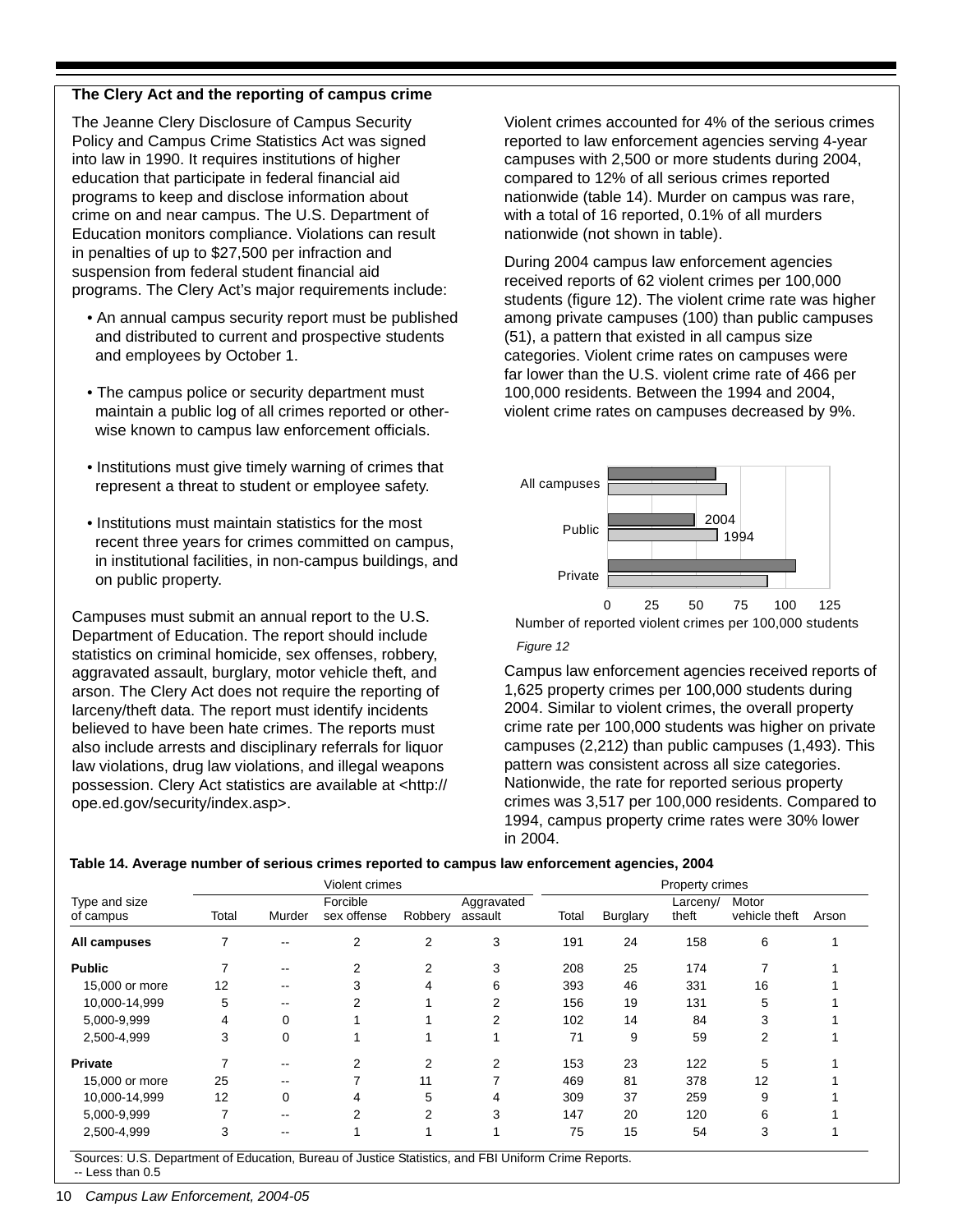## **Methodology**

This report presents data covering the 2004-05 school year. Agencies serving 4-year U.S. universities and colleges with a fall 2004 enrollment of 2,500 or more, and those serving 2-year public colleges with a fall 2004 enrollment of 10,000 or more were surveyed. U.S. military academies and for-profit institutions were excluded.

Data were collected in conjunction with the 2004 BJS Census of State and Local Law Enforcement Agencies. The survey instrument was patterned after the BJS Law Enforcement Management and Administrative Statistics survey. Data were collected describing campus law enforcement agencies, including personnel, expenditures and pay, operations, equipment, computers and information systems, policies, and special programs.

BJS conducted an earlier survey of campus law enforcement agencies, covering the 1994-95 school year. The 1994-95 survey report, *Campus Law Enforcement Agencies, 1995*, is available at <http://www.ojp.usdoj.gov/bjs/ abstract/clea95.htm>.

Both the 1994-95 and 2004-05 reports focus primarily on 4-year campuses with some summary data describing 2-year campuses presented in appendix tables.

The 2004-05 survey was initially conducted as a web-only data collection. Follow-up efforts provided agencies with fax and mail-in response options. The final response rate was 82%, with 749 of 913 potential respondents participating in the survey (tables 15 and 16). Nearly two-thirds (65%) of responses were received electronically through the survey website. The remainder were received by mail or fax.

Among 4-year institutions, 606 of 750 agencies responded to the full survey, for a response rate of 81%. Among 2-year institutions, 143 of 163 agencies responded to the full survey, for a response rate of 88%.

For agencies not responding to the full survey, an abbreviated survey instrument was used, giving agencies the opportunity to provide data on type and number of personnel, use of sworn officers, use of armed officers, physical campus characteristics, and number of crimes reported to campus law enforcement authorities. All non-respondents provided at least some of this information.

Campus crime statistics were compiled using data from the BJS survey, the FBI's Uniform Crime Reports, and the U.S. Department of Education's Campus Security Statistics Website at <http://ope.ed.gov/security/index.asp>.

| Table 15. Response rates for agencies serving public and private campuses, by type and size of institution, 2004-05 ' |  |  |  |  |  |
|-----------------------------------------------------------------------------------------------------------------------|--|--|--|--|--|
|-----------------------------------------------------------------------------------------------------------------------|--|--|--|--|--|

| Type and size    |          | Total     |      |          | Public    |      |          | Private   |                       |  |  |
|------------------|----------|-----------|------|----------|-----------|------|----------|-----------|-----------------------|--|--|
| of 4-year campus | Surveyed | Responded | Rate | Surveyed | Responded | Rate | Surveyed | Responded | Rate                  |  |  |
| All campuses     | 913      | 749       | 82%  | 628      | 536       | 85 % | 285      | 213       | 75%                   |  |  |
| 4-year campuses  | 750      | 606       | 81 % | 465      | 393       | 85%  | 285      | 213       | 75%                   |  |  |
| 15,000 or more   | 172      | 157       | 91   | 152      | 141       | 93   | 20       | 16        | 80                    |  |  |
| 10.000 - 14.999  | 111      | 93        | 84   | 82       | 67        | 82   | 29       | 26        | 90                    |  |  |
| $5.000 - 9.999$  | 218      | 173       | 79   | 144      | 118       | 82   | 74       | 55        | 74                    |  |  |
| $2.500 - 4.999$  | 249      | 183       | 73   | 87       | 67        | 77   | 162      | 116       | 72                    |  |  |
| 2-year campuses  | 163      | 143       | 88 % | 163      | 143       | 88%  | 0        | 0         | $\tilde{\phantom{a}}$ |  |  |

**Table 16. Response rates for agencies serving 4-year and 2-year campuses, by region, 2004-05**

|                           |          | Total     |      |          | 4-year campuses |      |          | 2-year campuses |      |
|---------------------------|----------|-----------|------|----------|-----------------|------|----------|-----------------|------|
| Regions                   | Surveyed | Responded | Rate | Surveyed | Responded       | Rate | Surveyed | Responded       | Rate |
| All campuses              | 913      | 749       | 82 % | 750      | 606             | 81 % | 163      | 143             | 88 % |
| South Atlantic            | 153      | 127       | 81 % | 129      | 106             | 82 % | 24       | 21              | 88 % |
| <b>East North Central</b> | 152      | 128       | 79   | 121      | 100             | 83   | 31       | 28              | 90   |
| Mid-Atlantic              | 151      | 113       | 91   | 133      | 96              | 72   | 18       | 17              | 94   |
| Pacific                   | 125      | 106       | 73   | 73       | 62              | 85   | 52       | 44              | 85   |
| <b>West South Central</b> | 105      | 89        | 85   | 86       | 72              | 84   | 19       | 17              | 89   |
| West North Central        | 69       | 58        | 84   | 66       | 55              | 83   | 3        | 3               | 100  |
| New England               | 63       | 51        | 91   | 62       | 50              | 81   |          |                 | 100  |
| <b>East South Central</b> | 50       | 39        | 84   | 47       | 38              | 81   | 3        |                 | 33   |
| Mountain                  | 45       | 38        | 73   | 33       | 27              | 82   | 12       | 11              | 92   |

Notes: Represents regions of the International Association of Campus Law Enforcement Administrators. South Atlantic Region includes District of Columbia, Delaware, Florida, Georgia, Maryland, North Carolina, South Carolina, Virginia, and West Virginia. East North Central Region includes Illinois, Indiana, Michigan, Ohio, and Wisconsin. Mid-Atlantic Region includes New Jersey, New York, and Pennsylvania. Pacific Region includes Alaska, California, Hawaii, Oregon, and Washington. West South Central Region includes Arkansas, Louisiana, Oklahoma, and Texas. West North Central Region includes Iowa, Kansas, Minnesota, Missouri, North Dakota, Nebraska, and South Dakota. New England Region includes Connecticut, Massachusetts, Maine, New Hampshire, Rhode Island, and Vermont. East South Region Central includes Alabama, Kentucky, Mississippi, and Tennessee. Mountain Region includes Arizona, Colorado, Idaho, Montana, New Mexico, Nevada, Utah, and Wyoming.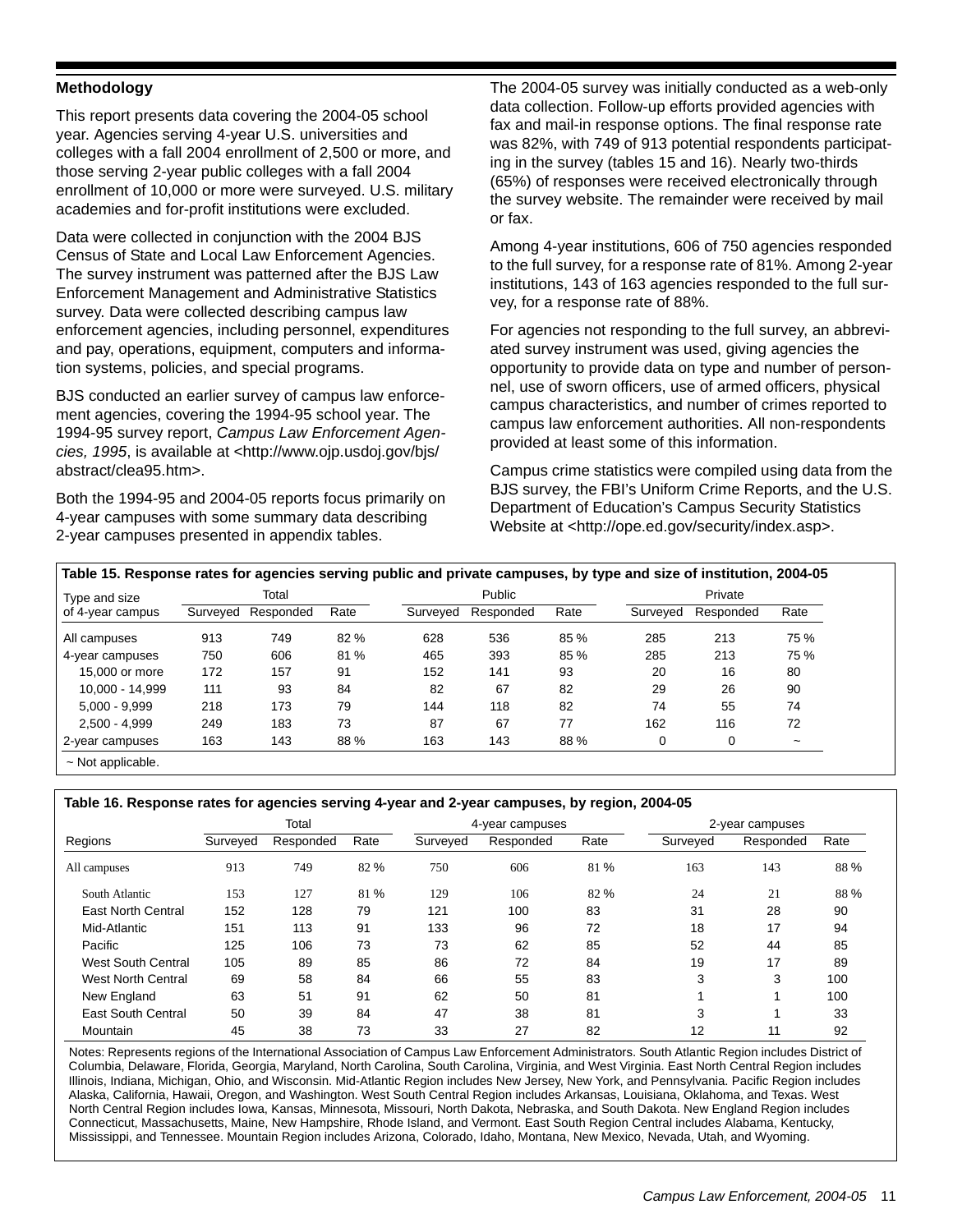**U.S. Department of Justice** Office of Justice Programs Bureau of Justice Statistics

Washington, DC 20531

Official Business Penalty for Private Use \$300



This report in portable document format and in ASCII and its related statistical data and tables are available at the BJS World Wide Web Internet site: <http://www.ojp.usdoj.gov/bjs/ abstract/cle0405.htm>.

#### **Office of Justice Programs**

*Innovation • Partnerships • Safer Neighborhoods* http://www.ojp.usdoj.gov

The Bureau of Justice Statistics is the statistical agency of the U.S. Department of Justice. Jeffrey L. Sedgwick is director.

This Special Report was written by Brian A. Reaves, Ph.D. Lynn Langton and Thomas H. Cohen, Ph.D., verified the report. Georgette M. Walsh edited the report, Tina Dorsey produced the report, and Jayne Robinson prepared the report for final printing, under the supervision of Doris J. James.

February 2008, NCJ 219374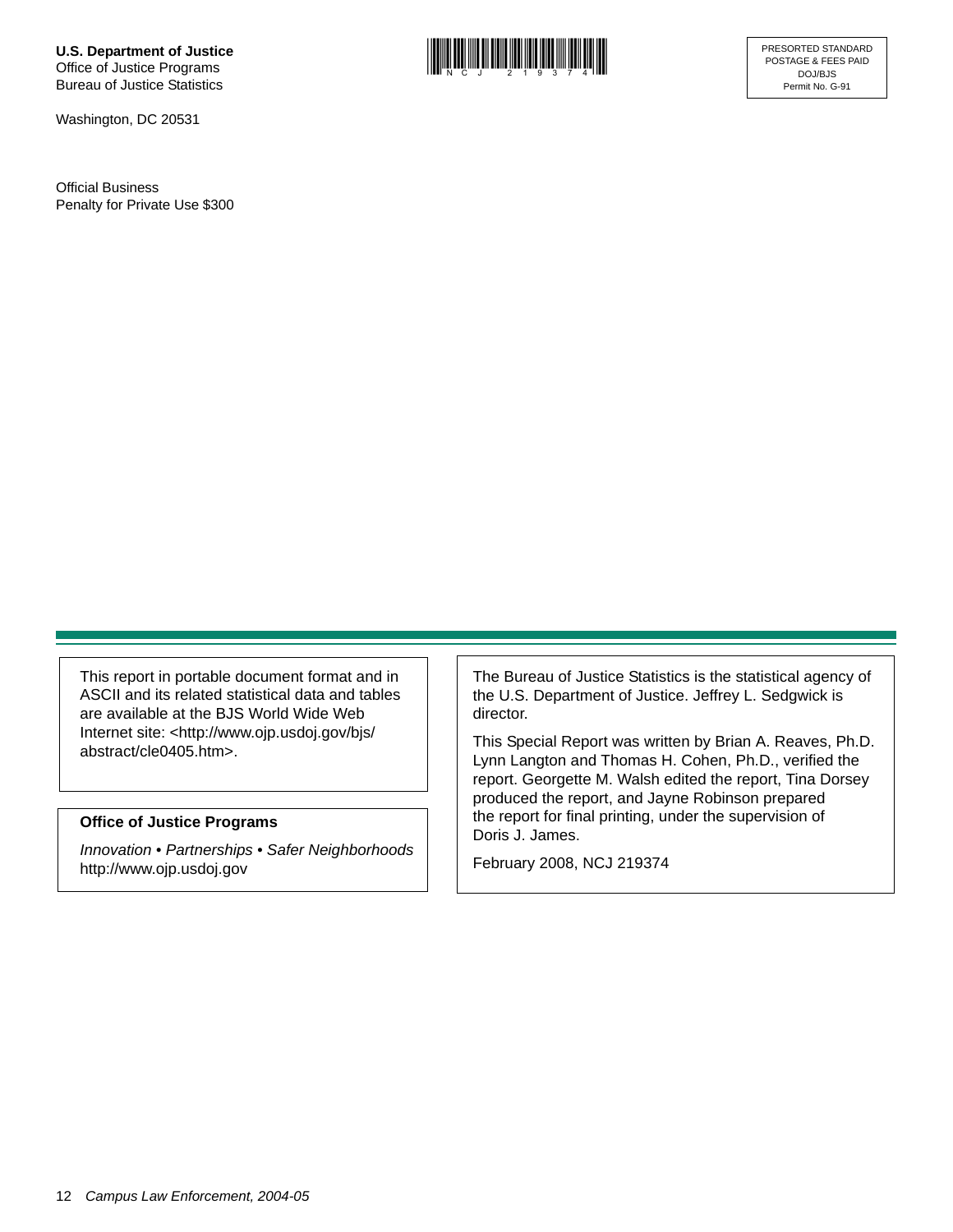| By size of enrollment<br>By type of officers employed<br>100<br>100<br>All 4-year<br>Nonsworn<br>smallest<br>Type of function<br>campuses<br>largest<br>Sworn police<br>security only<br><b>Building security</b><br>Building lockup/unlock<br>85%<br>67%<br>100%<br>82%<br>96%<br>Access control<br>83<br>72<br>75<br>59<br>86<br>79<br>Central alarm monitoring<br>77<br>90<br>72<br>74<br>69<br>62<br>63<br>65<br>81<br>Surveillance camera monitoring<br>37<br>Key control<br>42<br>26<br>60<br>58<br><b>Communications</b><br>Dispatching calls for service<br>92%<br>93%<br>91%<br>91%<br>93%<br>21<br>Campus switchboard operation<br>25<br>10<br>49<br>38<br><b>Crime investigation</b><br>Property crime, any type<br>86%<br>98%<br>74%<br>97%<br>50%<br>Violent crime, any type<br>98<br>66<br>95<br>38<br>81<br>73<br>93<br>51<br>88<br>26<br>Drug sales<br>Arson<br>69<br>88<br>82<br>28<br>47<br>82<br>25<br>Cybercrime<br>69<br>93<br>45<br>51<br>64<br>9<br>Homicide<br>77<br>27<br>Drug/vice enforcement<br>Drug law enforcement<br>55%<br>34%<br>69%<br>13%<br>76%<br>Drug task force participation<br>26<br>46<br>10<br>34<br>2<br>3<br>Vice enforcement<br>24<br>41<br>10<br>30<br>Detention (temporary)<br>17%<br>5%<br>21%<br>6%<br>Temporary holding cell<br>40%<br>Temporary lockup facility<br>13<br>9<br>17<br>11<br>19<br><b>Special operations</b><br>17%<br>23%<br>20%<br>7%<br>Search and rescue<br>9%<br>Tactical operations (SWAT)<br>26<br>12<br>0<br>9<br>0<br>3<br>Bomb/explosives disposal<br>11<br>4<br>0<br>0<br>3<br>0<br>2<br>0<br>Underwater recovery<br>1<br>Special public safety<br>Fire prevention education<br>35%<br>52%<br>57%<br>23%<br>28%<br>Emergency medical services<br>31<br>26<br>39<br>27<br>44<br>Fire inspection<br>28<br>20<br>22<br>45<br>41<br>20<br>Environmental health/safety<br>24<br>11<br>37<br>30<br>20<br>18<br>21<br>Animal control<br>33<br>19<br>15<br>14<br>20<br>13<br>24<br>Emergency fire services<br><b>Special security</b><br>98%<br>99%<br>96%<br>99%<br>97%<br>Special events<br>Stadium<br>68<br>56<br>74<br>51<br>84<br>76<br>Arena<br>83<br>72<br>85<br>92<br>11<br>Hospital/medical facility<br>14<br>30<br>11<br>14<br>Nuclear facility<br>19<br>3<br>8<br>1<br>6<br><b>Traffic-related functions</b><br>89%<br>91%<br>79%<br>92%<br>76%<br>Traffic direction/control<br>Accident investigation<br>88<br>94<br>75<br>94<br>67<br>75<br>91<br>Traffic law enforcement<br>84<br>93<br>57<br><b>Vehicle-related functions</b><br>Parking administration<br>67%<br>30%<br>87%<br>63%<br>83%<br>Parking enforcement<br>95<br>82<br>91<br>84<br>58<br>55<br>23<br>49<br>73<br>Vehicle registration<br>84<br>Campus transportation system<br>31<br>22<br>30<br>27<br>43 | Appendix table 1. Functions performed by campus law enforcement agencies, 2004-05 |  |  |  |
|--------------------------------------------------------------------------------------------------------------------------------------------------------------------------------------------------------------------------------------------------------------------------------------------------------------------------------------------------------------------------------------------------------------------------------------------------------------------------------------------------------------------------------------------------------------------------------------------------------------------------------------------------------------------------------------------------------------------------------------------------------------------------------------------------------------------------------------------------------------------------------------------------------------------------------------------------------------------------------------------------------------------------------------------------------------------------------------------------------------------------------------------------------------------------------------------------------------------------------------------------------------------------------------------------------------------------------------------------------------------------------------------------------------------------------------------------------------------------------------------------------------------------------------------------------------------------------------------------------------------------------------------------------------------------------------------------------------------------------------------------------------------------------------------------------------------------------------------------------------------------------------------------------------------------------------------------------------------------------------------------------------------------------------------------------------------------------------------------------------------------------------------------------------------------------------------------------------------------------------------------------------------------------------------------------------------------------------------------------------------------------------------------------------------------------------------------------------------------------------------------------------------------------------------------------------------------------------------------------------------------------------------------------------------------------------------------------------------------------------------------------|-----------------------------------------------------------------------------------|--|--|--|
|                                                                                                                                                                                                                                                                                                                                                                                                                                                                                                                                                                                                                                                                                                                                                                                                                                                                                                                                                                                                                                                                                                                                                                                                                                                                                                                                                                                                                                                                                                                                                                                                                                                                                                                                                                                                                                                                                                                                                                                                                                                                                                                                                                                                                                                                                                                                                                                                                                                                                                                                                                                                                                                                                                                                                        |                                                                                   |  |  |  |
|                                                                                                                                                                                                                                                                                                                                                                                                                                                                                                                                                                                                                                                                                                                                                                                                                                                                                                                                                                                                                                                                                                                                                                                                                                                                                                                                                                                                                                                                                                                                                                                                                                                                                                                                                                                                                                                                                                                                                                                                                                                                                                                                                                                                                                                                                                                                                                                                                                                                                                                                                                                                                                                                                                                                                        |                                                                                   |  |  |  |
|                                                                                                                                                                                                                                                                                                                                                                                                                                                                                                                                                                                                                                                                                                                                                                                                                                                                                                                                                                                                                                                                                                                                                                                                                                                                                                                                                                                                                                                                                                                                                                                                                                                                                                                                                                                                                                                                                                                                                                                                                                                                                                                                                                                                                                                                                                                                                                                                                                                                                                                                                                                                                                                                                                                                                        |                                                                                   |  |  |  |
|                                                                                                                                                                                                                                                                                                                                                                                                                                                                                                                                                                                                                                                                                                                                                                                                                                                                                                                                                                                                                                                                                                                                                                                                                                                                                                                                                                                                                                                                                                                                                                                                                                                                                                                                                                                                                                                                                                                                                                                                                                                                                                                                                                                                                                                                                                                                                                                                                                                                                                                                                                                                                                                                                                                                                        |                                                                                   |  |  |  |
|                                                                                                                                                                                                                                                                                                                                                                                                                                                                                                                                                                                                                                                                                                                                                                                                                                                                                                                                                                                                                                                                                                                                                                                                                                                                                                                                                                                                                                                                                                                                                                                                                                                                                                                                                                                                                                                                                                                                                                                                                                                                                                                                                                                                                                                                                                                                                                                                                                                                                                                                                                                                                                                                                                                                                        |                                                                                   |  |  |  |
|                                                                                                                                                                                                                                                                                                                                                                                                                                                                                                                                                                                                                                                                                                                                                                                                                                                                                                                                                                                                                                                                                                                                                                                                                                                                                                                                                                                                                                                                                                                                                                                                                                                                                                                                                                                                                                                                                                                                                                                                                                                                                                                                                                                                                                                                                                                                                                                                                                                                                                                                                                                                                                                                                                                                                        |                                                                                   |  |  |  |
|                                                                                                                                                                                                                                                                                                                                                                                                                                                                                                                                                                                                                                                                                                                                                                                                                                                                                                                                                                                                                                                                                                                                                                                                                                                                                                                                                                                                                                                                                                                                                                                                                                                                                                                                                                                                                                                                                                                                                                                                                                                                                                                                                                                                                                                                                                                                                                                                                                                                                                                                                                                                                                                                                                                                                        |                                                                                   |  |  |  |
|                                                                                                                                                                                                                                                                                                                                                                                                                                                                                                                                                                                                                                                                                                                                                                                                                                                                                                                                                                                                                                                                                                                                                                                                                                                                                                                                                                                                                                                                                                                                                                                                                                                                                                                                                                                                                                                                                                                                                                                                                                                                                                                                                                                                                                                                                                                                                                                                                                                                                                                                                                                                                                                                                                                                                        |                                                                                   |  |  |  |
|                                                                                                                                                                                                                                                                                                                                                                                                                                                                                                                                                                                                                                                                                                                                                                                                                                                                                                                                                                                                                                                                                                                                                                                                                                                                                                                                                                                                                                                                                                                                                                                                                                                                                                                                                                                                                                                                                                                                                                                                                                                                                                                                                                                                                                                                                                                                                                                                                                                                                                                                                                                                                                                                                                                                                        |                                                                                   |  |  |  |
|                                                                                                                                                                                                                                                                                                                                                                                                                                                                                                                                                                                                                                                                                                                                                                                                                                                                                                                                                                                                                                                                                                                                                                                                                                                                                                                                                                                                                                                                                                                                                                                                                                                                                                                                                                                                                                                                                                                                                                                                                                                                                                                                                                                                                                                                                                                                                                                                                                                                                                                                                                                                                                                                                                                                                        |                                                                                   |  |  |  |
|                                                                                                                                                                                                                                                                                                                                                                                                                                                                                                                                                                                                                                                                                                                                                                                                                                                                                                                                                                                                                                                                                                                                                                                                                                                                                                                                                                                                                                                                                                                                                                                                                                                                                                                                                                                                                                                                                                                                                                                                                                                                                                                                                                                                                                                                                                                                                                                                                                                                                                                                                                                                                                                                                                                                                        |                                                                                   |  |  |  |
|                                                                                                                                                                                                                                                                                                                                                                                                                                                                                                                                                                                                                                                                                                                                                                                                                                                                                                                                                                                                                                                                                                                                                                                                                                                                                                                                                                                                                                                                                                                                                                                                                                                                                                                                                                                                                                                                                                                                                                                                                                                                                                                                                                                                                                                                                                                                                                                                                                                                                                                                                                                                                                                                                                                                                        |                                                                                   |  |  |  |
|                                                                                                                                                                                                                                                                                                                                                                                                                                                                                                                                                                                                                                                                                                                                                                                                                                                                                                                                                                                                                                                                                                                                                                                                                                                                                                                                                                                                                                                                                                                                                                                                                                                                                                                                                                                                                                                                                                                                                                                                                                                                                                                                                                                                                                                                                                                                                                                                                                                                                                                                                                                                                                                                                                                                                        |                                                                                   |  |  |  |
|                                                                                                                                                                                                                                                                                                                                                                                                                                                                                                                                                                                                                                                                                                                                                                                                                                                                                                                                                                                                                                                                                                                                                                                                                                                                                                                                                                                                                                                                                                                                                                                                                                                                                                                                                                                                                                                                                                                                                                                                                                                                                                                                                                                                                                                                                                                                                                                                                                                                                                                                                                                                                                                                                                                                                        |                                                                                   |  |  |  |
|                                                                                                                                                                                                                                                                                                                                                                                                                                                                                                                                                                                                                                                                                                                                                                                                                                                                                                                                                                                                                                                                                                                                                                                                                                                                                                                                                                                                                                                                                                                                                                                                                                                                                                                                                                                                                                                                                                                                                                                                                                                                                                                                                                                                                                                                                                                                                                                                                                                                                                                                                                                                                                                                                                                                                        |                                                                                   |  |  |  |
|                                                                                                                                                                                                                                                                                                                                                                                                                                                                                                                                                                                                                                                                                                                                                                                                                                                                                                                                                                                                                                                                                                                                                                                                                                                                                                                                                                                                                                                                                                                                                                                                                                                                                                                                                                                                                                                                                                                                                                                                                                                                                                                                                                                                                                                                                                                                                                                                                                                                                                                                                                                                                                                                                                                                                        |                                                                                   |  |  |  |
|                                                                                                                                                                                                                                                                                                                                                                                                                                                                                                                                                                                                                                                                                                                                                                                                                                                                                                                                                                                                                                                                                                                                                                                                                                                                                                                                                                                                                                                                                                                                                                                                                                                                                                                                                                                                                                                                                                                                                                                                                                                                                                                                                                                                                                                                                                                                                                                                                                                                                                                                                                                                                                                                                                                                                        |                                                                                   |  |  |  |
|                                                                                                                                                                                                                                                                                                                                                                                                                                                                                                                                                                                                                                                                                                                                                                                                                                                                                                                                                                                                                                                                                                                                                                                                                                                                                                                                                                                                                                                                                                                                                                                                                                                                                                                                                                                                                                                                                                                                                                                                                                                                                                                                                                                                                                                                                                                                                                                                                                                                                                                                                                                                                                                                                                                                                        |                                                                                   |  |  |  |
|                                                                                                                                                                                                                                                                                                                                                                                                                                                                                                                                                                                                                                                                                                                                                                                                                                                                                                                                                                                                                                                                                                                                                                                                                                                                                                                                                                                                                                                                                                                                                                                                                                                                                                                                                                                                                                                                                                                                                                                                                                                                                                                                                                                                                                                                                                                                                                                                                                                                                                                                                                                                                                                                                                                                                        |                                                                                   |  |  |  |
|                                                                                                                                                                                                                                                                                                                                                                                                                                                                                                                                                                                                                                                                                                                                                                                                                                                                                                                                                                                                                                                                                                                                                                                                                                                                                                                                                                                                                                                                                                                                                                                                                                                                                                                                                                                                                                                                                                                                                                                                                                                                                                                                                                                                                                                                                                                                                                                                                                                                                                                                                                                                                                                                                                                                                        |                                                                                   |  |  |  |
|                                                                                                                                                                                                                                                                                                                                                                                                                                                                                                                                                                                                                                                                                                                                                                                                                                                                                                                                                                                                                                                                                                                                                                                                                                                                                                                                                                                                                                                                                                                                                                                                                                                                                                                                                                                                                                                                                                                                                                                                                                                                                                                                                                                                                                                                                                                                                                                                                                                                                                                                                                                                                                                                                                                                                        |                                                                                   |  |  |  |
|                                                                                                                                                                                                                                                                                                                                                                                                                                                                                                                                                                                                                                                                                                                                                                                                                                                                                                                                                                                                                                                                                                                                                                                                                                                                                                                                                                                                                                                                                                                                                                                                                                                                                                                                                                                                                                                                                                                                                                                                                                                                                                                                                                                                                                                                                                                                                                                                                                                                                                                                                                                                                                                                                                                                                        |                                                                                   |  |  |  |
|                                                                                                                                                                                                                                                                                                                                                                                                                                                                                                                                                                                                                                                                                                                                                                                                                                                                                                                                                                                                                                                                                                                                                                                                                                                                                                                                                                                                                                                                                                                                                                                                                                                                                                                                                                                                                                                                                                                                                                                                                                                                                                                                                                                                                                                                                                                                                                                                                                                                                                                                                                                                                                                                                                                                                        |                                                                                   |  |  |  |
|                                                                                                                                                                                                                                                                                                                                                                                                                                                                                                                                                                                                                                                                                                                                                                                                                                                                                                                                                                                                                                                                                                                                                                                                                                                                                                                                                                                                                                                                                                                                                                                                                                                                                                                                                                                                                                                                                                                                                                                                                                                                                                                                                                                                                                                                                                                                                                                                                                                                                                                                                                                                                                                                                                                                                        |                                                                                   |  |  |  |
|                                                                                                                                                                                                                                                                                                                                                                                                                                                                                                                                                                                                                                                                                                                                                                                                                                                                                                                                                                                                                                                                                                                                                                                                                                                                                                                                                                                                                                                                                                                                                                                                                                                                                                                                                                                                                                                                                                                                                                                                                                                                                                                                                                                                                                                                                                                                                                                                                                                                                                                                                                                                                                                                                                                                                        |                                                                                   |  |  |  |
|                                                                                                                                                                                                                                                                                                                                                                                                                                                                                                                                                                                                                                                                                                                                                                                                                                                                                                                                                                                                                                                                                                                                                                                                                                                                                                                                                                                                                                                                                                                                                                                                                                                                                                                                                                                                                                                                                                                                                                                                                                                                                                                                                                                                                                                                                                                                                                                                                                                                                                                                                                                                                                                                                                                                                        |                                                                                   |  |  |  |
|                                                                                                                                                                                                                                                                                                                                                                                                                                                                                                                                                                                                                                                                                                                                                                                                                                                                                                                                                                                                                                                                                                                                                                                                                                                                                                                                                                                                                                                                                                                                                                                                                                                                                                                                                                                                                                                                                                                                                                                                                                                                                                                                                                                                                                                                                                                                                                                                                                                                                                                                                                                                                                                                                                                                                        |                                                                                   |  |  |  |
|                                                                                                                                                                                                                                                                                                                                                                                                                                                                                                                                                                                                                                                                                                                                                                                                                                                                                                                                                                                                                                                                                                                                                                                                                                                                                                                                                                                                                                                                                                                                                                                                                                                                                                                                                                                                                                                                                                                                                                                                                                                                                                                                                                                                                                                                                                                                                                                                                                                                                                                                                                                                                                                                                                                                                        |                                                                                   |  |  |  |
|                                                                                                                                                                                                                                                                                                                                                                                                                                                                                                                                                                                                                                                                                                                                                                                                                                                                                                                                                                                                                                                                                                                                                                                                                                                                                                                                                                                                                                                                                                                                                                                                                                                                                                                                                                                                                                                                                                                                                                                                                                                                                                                                                                                                                                                                                                                                                                                                                                                                                                                                                                                                                                                                                                                                                        |                                                                                   |  |  |  |
|                                                                                                                                                                                                                                                                                                                                                                                                                                                                                                                                                                                                                                                                                                                                                                                                                                                                                                                                                                                                                                                                                                                                                                                                                                                                                                                                                                                                                                                                                                                                                                                                                                                                                                                                                                                                                                                                                                                                                                                                                                                                                                                                                                                                                                                                                                                                                                                                                                                                                                                                                                                                                                                                                                                                                        |                                                                                   |  |  |  |
|                                                                                                                                                                                                                                                                                                                                                                                                                                                                                                                                                                                                                                                                                                                                                                                                                                                                                                                                                                                                                                                                                                                                                                                                                                                                                                                                                                                                                                                                                                                                                                                                                                                                                                                                                                                                                                                                                                                                                                                                                                                                                                                                                                                                                                                                                                                                                                                                                                                                                                                                                                                                                                                                                                                                                        |                                                                                   |  |  |  |
|                                                                                                                                                                                                                                                                                                                                                                                                                                                                                                                                                                                                                                                                                                                                                                                                                                                                                                                                                                                                                                                                                                                                                                                                                                                                                                                                                                                                                                                                                                                                                                                                                                                                                                                                                                                                                                                                                                                                                                                                                                                                                                                                                                                                                                                                                                                                                                                                                                                                                                                                                                                                                                                                                                                                                        |                                                                                   |  |  |  |
|                                                                                                                                                                                                                                                                                                                                                                                                                                                                                                                                                                                                                                                                                                                                                                                                                                                                                                                                                                                                                                                                                                                                                                                                                                                                                                                                                                                                                                                                                                                                                                                                                                                                                                                                                                                                                                                                                                                                                                                                                                                                                                                                                                                                                                                                                                                                                                                                                                                                                                                                                                                                                                                                                                                                                        |                                                                                   |  |  |  |
|                                                                                                                                                                                                                                                                                                                                                                                                                                                                                                                                                                                                                                                                                                                                                                                                                                                                                                                                                                                                                                                                                                                                                                                                                                                                                                                                                                                                                                                                                                                                                                                                                                                                                                                                                                                                                                                                                                                                                                                                                                                                                                                                                                                                                                                                                                                                                                                                                                                                                                                                                                                                                                                                                                                                                        |                                                                                   |  |  |  |
|                                                                                                                                                                                                                                                                                                                                                                                                                                                                                                                                                                                                                                                                                                                                                                                                                                                                                                                                                                                                                                                                                                                                                                                                                                                                                                                                                                                                                                                                                                                                                                                                                                                                                                                                                                                                                                                                                                                                                                                                                                                                                                                                                                                                                                                                                                                                                                                                                                                                                                                                                                                                                                                                                                                                                        |                                                                                   |  |  |  |
|                                                                                                                                                                                                                                                                                                                                                                                                                                                                                                                                                                                                                                                                                                                                                                                                                                                                                                                                                                                                                                                                                                                                                                                                                                                                                                                                                                                                                                                                                                                                                                                                                                                                                                                                                                                                                                                                                                                                                                                                                                                                                                                                                                                                                                                                                                                                                                                                                                                                                                                                                                                                                                                                                                                                                        |                                                                                   |  |  |  |
|                                                                                                                                                                                                                                                                                                                                                                                                                                                                                                                                                                                                                                                                                                                                                                                                                                                                                                                                                                                                                                                                                                                                                                                                                                                                                                                                                                                                                                                                                                                                                                                                                                                                                                                                                                                                                                                                                                                                                                                                                                                                                                                                                                                                                                                                                                                                                                                                                                                                                                                                                                                                                                                                                                                                                        |                                                                                   |  |  |  |
|                                                                                                                                                                                                                                                                                                                                                                                                                                                                                                                                                                                                                                                                                                                                                                                                                                                                                                                                                                                                                                                                                                                                                                                                                                                                                                                                                                                                                                                                                                                                                                                                                                                                                                                                                                                                                                                                                                                                                                                                                                                                                                                                                                                                                                                                                                                                                                                                                                                                                                                                                                                                                                                                                                                                                        |                                                                                   |  |  |  |
|                                                                                                                                                                                                                                                                                                                                                                                                                                                                                                                                                                                                                                                                                                                                                                                                                                                                                                                                                                                                                                                                                                                                                                                                                                                                                                                                                                                                                                                                                                                                                                                                                                                                                                                                                                                                                                                                                                                                                                                                                                                                                                                                                                                                                                                                                                                                                                                                                                                                                                                                                                                                                                                                                                                                                        |                                                                                   |  |  |  |
|                                                                                                                                                                                                                                                                                                                                                                                                                                                                                                                                                                                                                                                                                                                                                                                                                                                                                                                                                                                                                                                                                                                                                                                                                                                                                                                                                                                                                                                                                                                                                                                                                                                                                                                                                                                                                                                                                                                                                                                                                                                                                                                                                                                                                                                                                                                                                                                                                                                                                                                                                                                                                                                                                                                                                        |                                                                                   |  |  |  |
|                                                                                                                                                                                                                                                                                                                                                                                                                                                                                                                                                                                                                                                                                                                                                                                                                                                                                                                                                                                                                                                                                                                                                                                                                                                                                                                                                                                                                                                                                                                                                                                                                                                                                                                                                                                                                                                                                                                                                                                                                                                                                                                                                                                                                                                                                                                                                                                                                                                                                                                                                                                                                                                                                                                                                        |                                                                                   |  |  |  |
|                                                                                                                                                                                                                                                                                                                                                                                                                                                                                                                                                                                                                                                                                                                                                                                                                                                                                                                                                                                                                                                                                                                                                                                                                                                                                                                                                                                                                                                                                                                                                                                                                                                                                                                                                                                                                                                                                                                                                                                                                                                                                                                                                                                                                                                                                                                                                                                                                                                                                                                                                                                                                                                                                                                                                        |                                                                                   |  |  |  |
|                                                                                                                                                                                                                                                                                                                                                                                                                                                                                                                                                                                                                                                                                                                                                                                                                                                                                                                                                                                                                                                                                                                                                                                                                                                                                                                                                                                                                                                                                                                                                                                                                                                                                                                                                                                                                                                                                                                                                                                                                                                                                                                                                                                                                                                                                                                                                                                                                                                                                                                                                                                                                                                                                                                                                        |                                                                                   |  |  |  |
|                                                                                                                                                                                                                                                                                                                                                                                                                                                                                                                                                                                                                                                                                                                                                                                                                                                                                                                                                                                                                                                                                                                                                                                                                                                                                                                                                                                                                                                                                                                                                                                                                                                                                                                                                                                                                                                                                                                                                                                                                                                                                                                                                                                                                                                                                                                                                                                                                                                                                                                                                                                                                                                                                                                                                        |                                                                                   |  |  |  |
|                                                                                                                                                                                                                                                                                                                                                                                                                                                                                                                                                                                                                                                                                                                                                                                                                                                                                                                                                                                                                                                                                                                                                                                                                                                                                                                                                                                                                                                                                                                                                                                                                                                                                                                                                                                                                                                                                                                                                                                                                                                                                                                                                                                                                                                                                                                                                                                                                                                                                                                                                                                                                                                                                                                                                        |                                                                                   |  |  |  |
|                                                                                                                                                                                                                                                                                                                                                                                                                                                                                                                                                                                                                                                                                                                                                                                                                                                                                                                                                                                                                                                                                                                                                                                                                                                                                                                                                                                                                                                                                                                                                                                                                                                                                                                                                                                                                                                                                                                                                                                                                                                                                                                                                                                                                                                                                                                                                                                                                                                                                                                                                                                                                                                                                                                                                        |                                                                                   |  |  |  |
|                                                                                                                                                                                                                                                                                                                                                                                                                                                                                                                                                                                                                                                                                                                                                                                                                                                                                                                                                                                                                                                                                                                                                                                                                                                                                                                                                                                                                                                                                                                                                                                                                                                                                                                                                                                                                                                                                                                                                                                                                                                                                                                                                                                                                                                                                                                                                                                                                                                                                                                                                                                                                                                                                                                                                        |                                                                                   |  |  |  |
|                                                                                                                                                                                                                                                                                                                                                                                                                                                                                                                                                                                                                                                                                                                                                                                                                                                                                                                                                                                                                                                                                                                                                                                                                                                                                                                                                                                                                                                                                                                                                                                                                                                                                                                                                                                                                                                                                                                                                                                                                                                                                                                                                                                                                                                                                                                                                                                                                                                                                                                                                                                                                                                                                                                                                        |                                                                                   |  |  |  |
|                                                                                                                                                                                                                                                                                                                                                                                                                                                                                                                                                                                                                                                                                                                                                                                                                                                                                                                                                                                                                                                                                                                                                                                                                                                                                                                                                                                                                                                                                                                                                                                                                                                                                                                                                                                                                                                                                                                                                                                                                                                                                                                                                                                                                                                                                                                                                                                                                                                                                                                                                                                                                                                                                                                                                        |                                                                                   |  |  |  |
|                                                                                                                                                                                                                                                                                                                                                                                                                                                                                                                                                                                                                                                                                                                                                                                                                                                                                                                                                                                                                                                                                                                                                                                                                                                                                                                                                                                                                                                                                                                                                                                                                                                                                                                                                                                                                                                                                                                                                                                                                                                                                                                                                                                                                                                                                                                                                                                                                                                                                                                                                                                                                                                                                                                                                        |                                                                                   |  |  |  |
|                                                                                                                                                                                                                                                                                                                                                                                                                                                                                                                                                                                                                                                                                                                                                                                                                                                                                                                                                                                                                                                                                                                                                                                                                                                                                                                                                                                                                                                                                                                                                                                                                                                                                                                                                                                                                                                                                                                                                                                                                                                                                                                                                                                                                                                                                                                                                                                                                                                                                                                                                                                                                                                                                                                                                        |                                                                                   |  |  |  |
|                                                                                                                                                                                                                                                                                                                                                                                                                                                                                                                                                                                                                                                                                                                                                                                                                                                                                                                                                                                                                                                                                                                                                                                                                                                                                                                                                                                                                                                                                                                                                                                                                                                                                                                                                                                                                                                                                                                                                                                                                                                                                                                                                                                                                                                                                                                                                                                                                                                                                                                                                                                                                                                                                                                                                        |                                                                                   |  |  |  |
|                                                                                                                                                                                                                                                                                                                                                                                                                                                                                                                                                                                                                                                                                                                                                                                                                                                                                                                                                                                                                                                                                                                                                                                                                                                                                                                                                                                                                                                                                                                                                                                                                                                                                                                                                                                                                                                                                                                                                                                                                                                                                                                                                                                                                                                                                                                                                                                                                                                                                                                                                                                                                                                                                                                                                        |                                                                                   |  |  |  |
|                                                                                                                                                                                                                                                                                                                                                                                                                                                                                                                                                                                                                                                                                                                                                                                                                                                                                                                                                                                                                                                                                                                                                                                                                                                                                                                                                                                                                                                                                                                                                                                                                                                                                                                                                                                                                                                                                                                                                                                                                                                                                                                                                                                                                                                                                                                                                                                                                                                                                                                                                                                                                                                                                                                                                        |                                                                                   |  |  |  |
|                                                                                                                                                                                                                                                                                                                                                                                                                                                                                                                                                                                                                                                                                                                                                                                                                                                                                                                                                                                                                                                                                                                                                                                                                                                                                                                                                                                                                                                                                                                                                                                                                                                                                                                                                                                                                                                                                                                                                                                                                                                                                                                                                                                                                                                                                                                                                                                                                                                                                                                                                                                                                                                                                                                                                        |                                                                                   |  |  |  |
|                                                                                                                                                                                                                                                                                                                                                                                                                                                                                                                                                                                                                                                                                                                                                                                                                                                                                                                                                                                                                                                                                                                                                                                                                                                                                                                                                                                                                                                                                                                                                                                                                                                                                                                                                                                                                                                                                                                                                                                                                                                                                                                                                                                                                                                                                                                                                                                                                                                                                                                                                                                                                                                                                                                                                        |                                                                                   |  |  |  |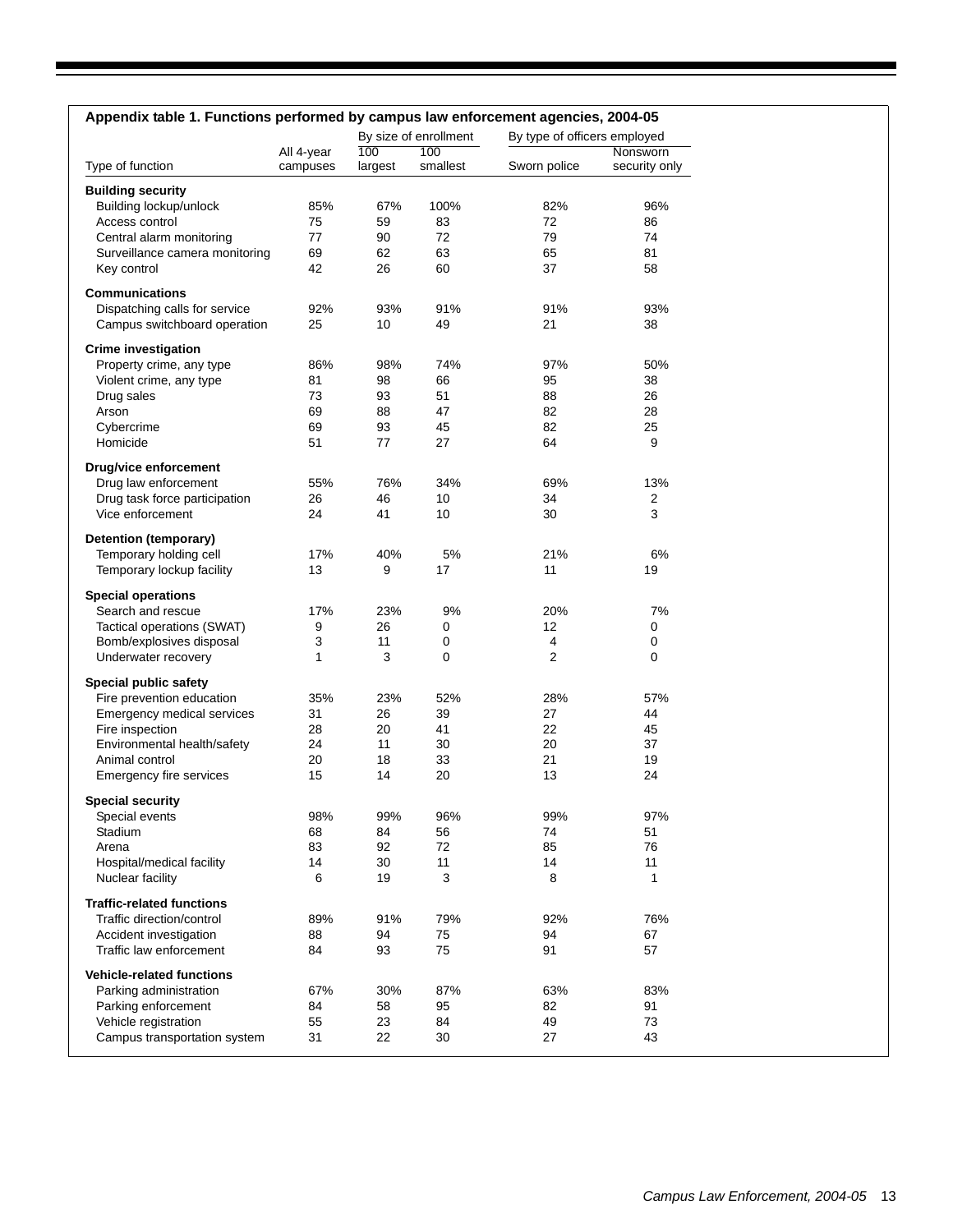## **Appendix table 2. Campus law enforcement agencies serving the 100 largest enrollments in the U.S., 2004-05**

|                                                             |                      |            |       | Total employees |           |       | Sworn personnel |           |
|-------------------------------------------------------------|----------------------|------------|-------|-----------------|-----------|-------|-----------------|-----------|
|                                                             |                      | Fall 2004, | Full- | Part-           | Per 1,000 | Full- | Part-           | Per 1,000 |
| 4-year campus                                               | Location             | enrollment | time  | time            | students  | time  | time            | students  |
| <b>Ohio State University</b>                                | Columbus (OH)        | 50,995     | 103   | $\mathbf 0$     | 20        | 51    | 0               | 10        |
| University of Minnesota - Twin Cities                       | Minneapolis (MN)     | 50,954     | 101   | 80              | 28        | 43    | 20              | 10        |
| University of Texas at Austin                               | Austin (TX)          | 50,377     | 127   | 2               | 25        | 65    | 0               | 13        |
| Arizona State University                                    | Tempe (AZ)           | 49,171     | 91    | 15              | 20        | 55    | 0               | 11        |
| University of Florida                                       | Gainesville (FL)     | 47,993     | 155   | 30              | 35        | 86    | 5               | 18        |
| Auraria Higher Education Center*                            | Denver (CO)          | 46,645     | 59    | 0               | 13        | 25    | 0               | 5         |
| Michigan State University                                   | East Lansing (MI)    | 44,836     | 180   | 80              | 49        | 62    | 0               | 14        |
| Texas A & M University                                      | College Station (TX) | 44,435     | 121   | 1               | 27        | 54    | 0               | 12        |
| University of Central Florida                               | Orlando (FL)         | 42,465     | 69    | 12              | 18        | 44    | 0               | 10        |
| University of South Florida                                 | Tampa (FL)           | 42,238     | 57    | $\mathbf 0$     | 13        | 40    | 0               | 9         |
| Pennsylvania State University                               | University Park (PA) | 41,289     | 53    | 127             | 28        | 44    | 0               | 11        |
| University of Illinois at Urbana - Champaign Champaign (IL) |                      | 40,687     | 70    | 13              | 19        | 55    | 0               | 14        |
| University of Wisconsin - Madison                           | Madison (WI)         | 40,455     | 112   | 5               | 28        | 62    | 0               | 15        |
| <b>Purdue University</b>                                    | West Lafayette (IN)  | 40,108     | 50    | 0               | 12        | 39    | 0               | 10        |
| University of Michigan                                      | Ann Arbor (MI)       | 39,533     | 96    | 3               | 25        | 54    | 0               | 14        |
| New York University                                         | New York (NY)        | 39,408     | 345   | 10              | 89        | 0     | 0               | 0         |
| University of Washington                                    | Seattle (WA)         | 39,199     | 73    | $\mathbf 0$     | 19        | 46    | 0               | 12        |
| <b>Florida State University</b>                             | Tallahassee (FL)     | 38,431     | 85    | 5               | 23        | 62    | 1               | 16        |
| Indiana University-Bloomington                              | Bloomington (IN)     | 37,821     | 57    | 75              | 25        | 45    | 43              | 18        |
| University of Arizona                                       | Tucson (AZ)          | 36,932     | 66    | 0               | 18        | 52    | 0               | 14        |
| University of California - Los Angeles                      | Los Angeles (CA)     | 35,966     | 94    | 0               | 26        | 56    | 0               | 16        |
| University of Houston                                       | Houston (TX)         | 35,180     | 44    | 0               | 13        | 44    | 0               | 13        |
| University of Maryland                                      | College Park (MD)    | 34,933     | 115   | 100             | 47        | 76    | 0               | 22        |
| Florida International University                            | Miami (FL)           | 34,865     | 64    | 1               | 18        | 45    | 0               | 13        |
| <b>Rutgers University</b>                                   | New Brunswick (NJ)   | 34,696     | 112   | $\mathbf 0$     | 32        | 56    | 0               | 16        |
| <b>Brigham Young University</b>                             | Provo (UT)           | 34,347     | 40    | 125             | 30        | 28    | 12              | 10        |
| <b>Temple University</b>                                    | Philadelphia (PA)    | 33,551     | 202   | 0               | 60        | 119   | 0               | 35        |
| California State University                                 | Long Beach (CA)      | 33,479     | 35    | 15              | 13        | 27    | 0               | 8         |
| University of Georgia                                       | Athens (GA)          | 33,405     | 79    | 11              | 25        | 62    | 0               | 19        |
| University of California-Berkeley                           | Berkeley (CA)        | 32,803     | 116   | 65              | 45        | 64    | 0               | 20        |
| California State University - Fullerton                     | Fullerton (CA)       | 32,744     | 28    | 32              | 13        | 21    | 0               | 6         |
| Wayne State University                                      | Detroit (MI)         | 32,386     | 54    | 26              | 21        | 39    | 0               | 12        |
| University of Colorado at Boulder                           | Boulder (CO)         | 32,362     | 59    | 0               | 18        | 37    | 0               | 11        |
| Louisiana State University                                  | Baton Rouge (LA)     | 32,241     | 67    | 1               | 21        | 65    | 0               | 20        |
| University of Southern California                           | Los Angeles (CA)     | 32,160     | 190   | $\mathbf 0$     | 59        | 0     | 0               | 0         |
| San Diego State University                                  | San Diego (CA)       | 32,043     | 45    | 37              | 20        | 29    | $\mathbf 0$     | 9         |
| California State University - Northridge                    | Northridge (CA)      | 31,341     | 55    | 19              | 21        | 25    | 0               | 8         |
| University of North Texas                                   | Denton (TX)          | 31,155     | 58    | 4               | 19        | 46    | 0               | 15        |
| North Carolina State University                             | Raleigh (NC)         | 29,957     | 71    | 0               | 24        | 54    | 0               | 18        |
| Indiana University - Purdue University                      | Indianapolis (IN)    | 29,953     | 51    | 10              | 19        | 34    | 7               | 13        |
| <b>Boston University</b>                                    | Boston (MA)          | 29,596     | 57    | 0               | 19        | 50    | 0               | 17        |
| University of California - Davis                            | Davis (CA)           | 29,210     | 73    | 2               | 25        | 42    | 0               | 14        |
| San Jose State University                                   | San Jose (CA)        | 29,044     | 66    | 6               | 24        | 32    | $\mathbf 1$     | 11        |
| University of Utah                                          | Salt Lake City (UT)  | 28,933     | 100   | 9               | 36        | 32    | 1               | 11        |
| George Mason University                                     | Fairfax (VA)         | 28,874     | 62    | 12              | 24        | 49    | 0               | 17        |
| San Francisco State University                              | San Francisco (CA)   | 28,804     | 37    | 13              | 15        | 20    | 0               | 7         |
| University of Iowa                                          | Iowa City (IA)       | 28,442     | 49    | 13              | 20        | 28    | 0               | 10        |
| <b>Texas Tech University</b>                                | Lubbock (TX)         | 28,325     | 79    | 5               | 29        | 49    | 5               | 18        |
| Virginia Commonwealth University                            | Richmond (VA)        | 28,303     | 128   | 37              | 52        | 71    | 0               | 25        |
| Colorado State University                                   | Fort Collins (CO)    | 27,973     | 51    | 20              | 22        | 35    | 0               | 13        |

Note: Per-student ratios were calculated using a weight of 0.5 for part-time employees.

\*Includes University of Colorado at Denver, Metropolitan State College, and the Community College of Denver.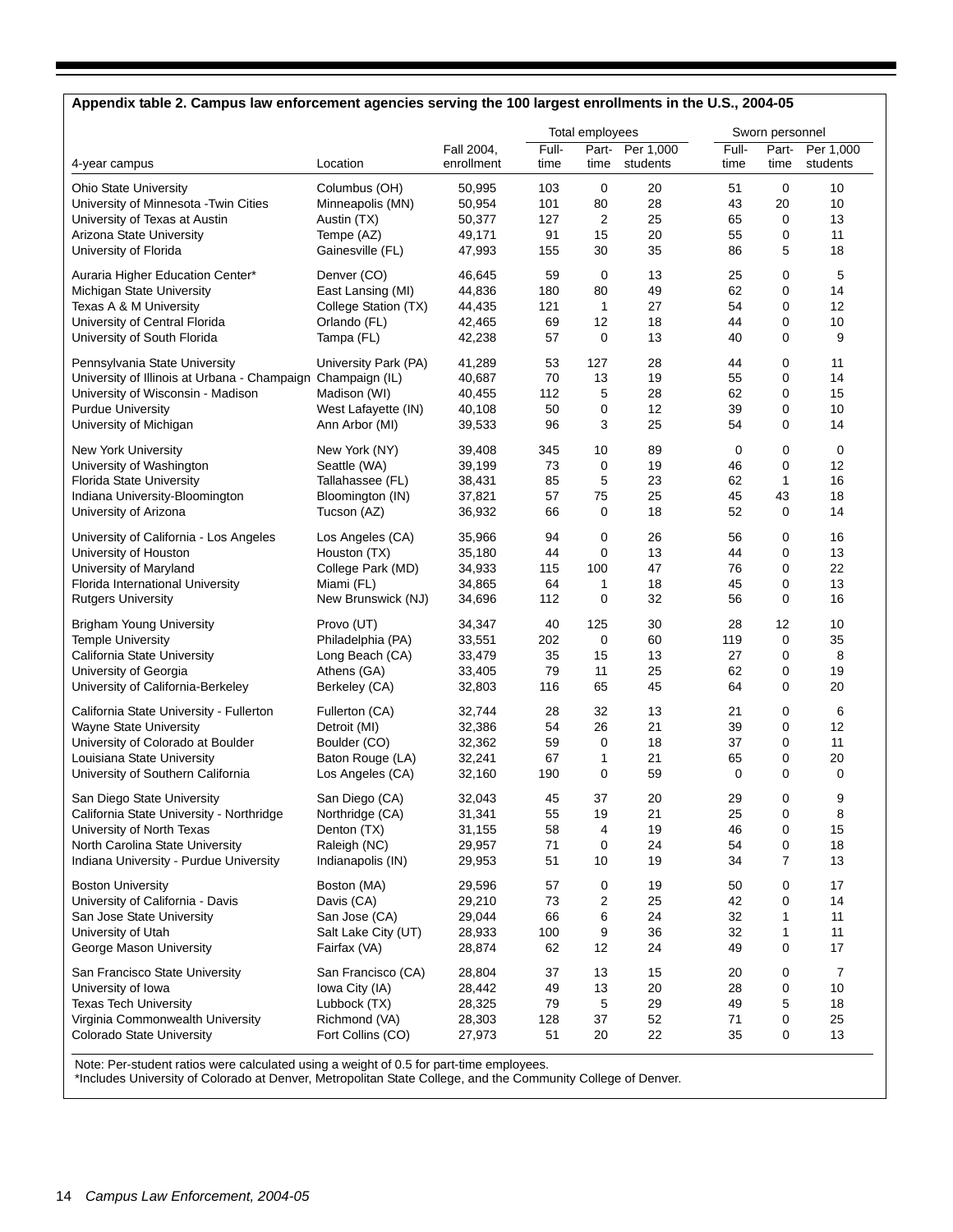## **Appendix table 2 (continued). Campus law enforcement agencies serving the 100 largest enrollments in the U.S., 2004-05**

|                                                                    |                      |                          |               | Total employees |                       |               | Sworn personnel |                       |
|--------------------------------------------------------------------|----------------------|--------------------------|---------------|-----------------|-----------------------|---------------|-----------------|-----------------------|
| 4-year campus                                                      | City                 | Fall 2004,<br>enrollment | Full-<br>time | Part-<br>time   | Per 1,000<br>students | Full-<br>time | Part-<br>time   | Per 1,000<br>students |
| California State University - Sacramento                           | Sacramento (CA)      | 27,972                   | 46            | 30              | 22                    | 16            | 30              | 11                    |
| Western Michigan University                                        | Kalamazoo (MI)       | 27,829                   | 61            | 0               | 22                    | 29            | 0               | 10                    |
| University of Tennessee                                            | Knoxville (TN)       | 27,792                   | 53            | 20              | 23                    | 50            | 0               | 18                    |
| Central Michigan University                                        | Mount Pleasant (MI)  | 27,683                   | 30            | 0               | 11                    | 21            | 0               | 8                     |
| Virginia Tech University                                           | Blacksburg (VA)      | 27,619                   | 58            | 35              | 27                    | 39            | 0               | 14                    |
| University of Oklahoma                                             | Norman (OK)          | 27,483                   | 57            | 18              | 24                    | 33            | 0               | 12                    |
| University of Nevada - Las Vegas                                   | Las Vegas (NV)       | 27,339                   | 51            | 52              | 28                    | 33            | 22              | 16                    |
| SUNY at Buffalo                                                    | Buffalo (NY)         | 27,276                   | 68            | 0               | 25                    | 61            | 0               | 22                    |
| Georgia State University                                           | Atlanta (GA)         | 27,261                   | 116           | 28              | 48                    | 79            | 0               | 29                    |
| University of Cincinnati                                           | Cincinnati (OH)      | 27,178                   | 143           | 0               | 53                    | 69            | 0               | 25                    |
| University of Missouri                                             | Columbia (MO)        | 27,003                   | 50            | 32              | 24                    | 31            | 0               | 11                    |
| University of Kansas                                               | Lawrence (KS)        | 26,980                   | 44            | $\mathbf 0$     | 16                    | 28            | 0               | 10                    |
| University of North Carolina at Chapel Hill                        | Chapel Hill (NC)     | 26,878                   | 80            | 69              | 43                    | 45            | 21              | 21                    |
| University of Wisconsin - Mllwaukee                                | Milwaukee (WI)       | 26,832                   | 37            | 27              | 19                    | 28            | 0               | 10                    |
| <b>Texas State University</b>                                      | San Marcos (TX)      | 26,783                   | 68            | 0               | 25                    | 31            | 0               | 12                    |
| University of Pittsburgh                                           | Pittsburgh (PA)      | 26,731                   | 130           | 0               | 49                    | 74            | 0               | 28                    |
| Iowa State University                                              | Ames (IA)            | 26,380                   | 47            | 116             | 40                    | 33            | 0               | 13                    |
| University of New Mexico                                           | Albuquerque (NM)     | 26,242                   | 59            | 0               | 22                    | 34            | 0               | 13                    |
| University of Texas - San Antonio                                  | San Antonio (TX)     | 26,175                   | 68            | 0               | 26                    | 47            | 0               | 18                    |
| University of Kentucky                                             | Lexington (KY)       | 25,686                   | 51            | 2               | 20                    | 45            | 0               | 18                    |
| University of South Carolina                                       | Columbia (SC)        | 25,596                   | 73            | 3               | 29                    | 57            | 1               | 22                    |
| <b>NOVA Southeastern University</b>                                | Fort Lauderdale (FL) | 25,430                   | 110           | 0               | 43                    | 2             | 0               | $\mathbf{1}$          |
| <b>Florida Atlantic University</b>                                 | Boca Raton (FL)      | 25,319                   | 71            | 12              | 30                    | 35            | 0               | 14                    |
| University of Texas - Arlington                                    | Arlington (TX)       | 25,297                   | 80            | 12              | 34                    | 33            | 0               | 13                    |
| West Virginia University                                           | Morgantown (WV)      | 25,255                   | 57            | 0               | 23                    | 47            | 0               | 19                    |
| University of Illinois - Chicago                                   | Chicago (IL)         | 24,865                   | 113           | 23              | 50                    | 68            | 0               | 27                    |
| Northern Illinois University                                       | Dekalb (IL)          | 24,820                   | 72            | 1               | 29                    | 46            | 1               | 19                    |
| University of California - San Diego                               | La Jolla (CA)        | 24,663                   | 83            | 56              | 45                    | 30            | 0               | 12                    |
| <b>Harvard University</b>                                          | Cambridge (MA)       | 24,648                   | 91            | 1               | 37                    | 71            | 0               | 29                    |
| University of Massachusetts                                        | Amherst (MA)         | 24,646                   | 98            | 0               | 40                    | 57            | 0               | 23                    |
| Kent State University                                              | Kent (OH)            | 24,347                   | 33            | 6               | 15                    | 26            | 0               | 11                    |
| University of California - Irvine                                  | Irvine (CA)          | 24,344                   | 38            | 2               | 16                    | 27            | 0               | 11                    |
| Utah Valley State College                                          | Orem (UT)            | 24,149                   | 8             | 27              | 9                     | 6             | 20              | $\overline{7}$        |
| George Washington University                                       | Washington (DC)      | 24,092                   | 156           | $\overline{c}$  | 65                    | 95            | 1               | 40                    |
| Eastern Michigan University                                        | Ypsilanti (MI)       | 23,862                   | 31            | 0               | 13                    | 25            | $\mathbf 0$     | 10                    |
| Oklahoma State University                                          | Stillwater (OK)      | 23,819                   | 39            | 40              | 25                    | 32            | 31              | 20                    |
| <b>DePaul University</b>                                           | Chicago (IL)         | 23,570                   | 58            | 10              | 27                    | 0             | 0               | 0                     |
| <b>Portland State University</b>                                   | Portland (OR)        | 23,444                   | 22            | 8               | 11                    | 14            | 0               | 6                     |
| University of Virginia                                             | Charlottesville (VA) | 23,341                   | 123           | 3               | 53                    | 58            | 2               | 25                    |
| University of Pennsylvania                                         | Philadelphia (PA)    | 23,305                   | 100           | 0               | 43                    | 100           | 0               | 43                    |
| Washington State University                                        | Pullman (WA)         | 23,241                   | 17            | 92              | 27                    | 17            | 2               | 8                     |
| Kansas State University                                            | Manhattan (KS)       | 23,151                   | 44            | 20              | 23                    | 26            | $\pmb{0}$       | 11                    |
| Northeastern University                                            | Boston (MA)          | 22,932                   | 80            | 20              | 39                    | 56            | 0               | 24                    |
| <b>East Carolina University</b>                                    | Greenville (NC)      | 22,767                   | 71            | 12              | 34                    | 52            | 12              | 25                    |
| University of Connecticut                                          | Storrs (CT)          | 22,694                   | 81            | 3               | 36                    | 62            | 0               | 27                    |
| Middle Tennessee State University                                  | Murfreesboro (TN)    | 22,322                   | 30            | 18              | 17                    | 26            | 0               | 12                    |
| <b>Grand Valley State University</b>                               | Allendale (MI)       | 22,063                   | 19            | 5               | 10                    | 15            | 5               | 8                     |
| University of Nebraska                                             | Lincoln (NE)         | 21,792                   | 50            | 8               | 25                    | 29            | 0               | 13                    |
| Stony Brook University                                             | Stony Brook (NY)     | 21,685                   | 95            | 0               | 44                    | 58            | 0               | 27                    |
| Columbia University                                                | New York (NY)        | 21,648                   | 140           | 0               | 65                    | 0             | 0               | 0                     |
| $\mu$ ration was colored voice o wookt of $\Omega$ E for part time |                      |                          |               |                 |                       |               |                 |                       |

Note: Per-student ratios were calculated using a weight of 0.5 for part-time employees.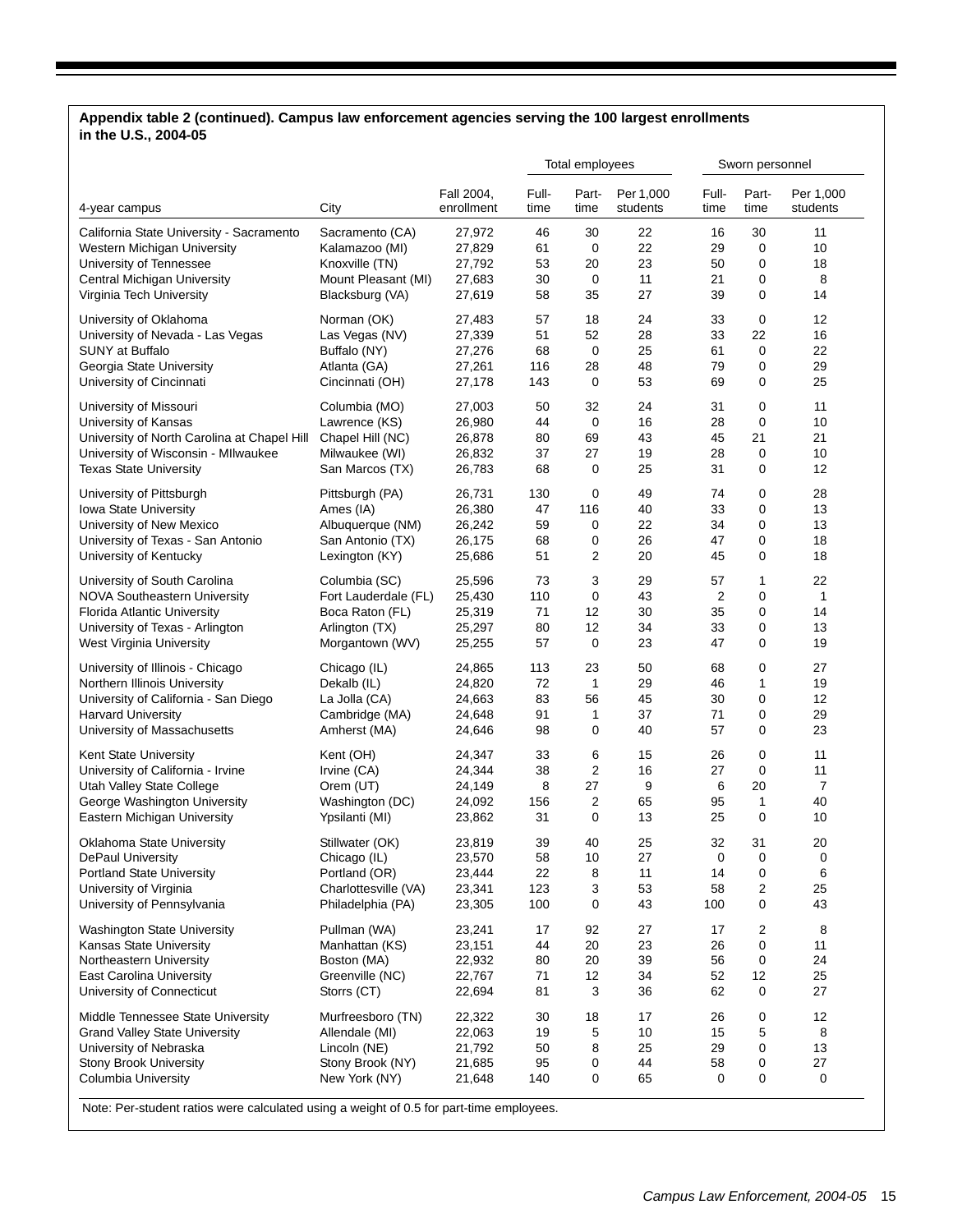|                                   |                                                       |                                     |                        |                                     |                                   | Type of community policing activity   |                                 |                                 |                          |
|-----------------------------------|-------------------------------------------------------|-------------------------------------|------------------------|-------------------------------------|-----------------------------------|---------------------------------------|---------------------------------|---------------------------------|--------------------------|
| Type and size of<br>4-year campus | Included $\overline{in}$<br>campus<br>security policy | Geographic<br>areas for<br>officers | Upgraded<br>technology | Partnered<br>with citizen<br>groups | Student<br>ride-a-long<br>program | Written<br>community<br>policing plan | Problem-<br>solving<br>projects | Environmental<br>crime analysis | Campus police<br>academy |
| All campuses                      | 69%                                                   | 59%                                 | 51%                    | 47%                                 | 40%                               | 34%                                   | 33%                             | 32%                             | 23%                      |
| <b>Public</b>                     | 73%                                                   | 59%                                 | 53%                    | 51%                                 | 49%                               | 38%                                   | 39%                             | 36%                             | 22%                      |
| 15,000 or more                    | 74                                                    | 70                                  | 59                     | 66                                  | 66                                | 44                                    | 51                              | 46                              | 28                       |
| 10.000-14.999                     | 78                                                    | 63                                  | 58                     | 57                                  | 49                                | 37                                    | 46                              | 40                              | 18                       |
| 5.000-9.999                       | 71                                                    | 48                                  | 48                     | 42                                  | 42                                | 36                                    | 26                              | 31                              | 22                       |
| 2.500-4.999                       | 68                                                    | 48                                  | 41                     | 25                                  | 27                                | 30                                    | 27                              | 19                              | 11                       |
| <b>Private</b>                    | 63%                                                   | 61%                                 | 47%                    | 40%                                 | 22%                               | 26%                                   | 23%                             | 24%                             | 25%                      |
| 15,000 or more                    | 87                                                    | 60                                  | 47                     | 53                                  | 53                                | 33                                    | 47                              | 53                              | 27                       |
| 10,000-14,999                     | 64                                                    | 72                                  | 52                     | 60                                  | 52                                | 28                                    | 24                              | 38                              | 36                       |
| 5,000-9,999                       | 65                                                    | 70                                  | 50                     | 44                                  | 17                                | 26                                    | 28                              | 28                              | 19                       |
| 2,500-4,999                       | 58                                                    | 53                                  | 44                     | 30                                  | 12                                | 24                                    | 16                              | 15                              | 25                       |

#### **Appendix table 4. Types of groups that campus law enforcement agencies met with regularly to discuss crime and safety-related issues, 2004-05**

|                  |             |         |          |         |             | Type of group |          |              |           |                 |           |
|------------------|-------------|---------|----------|---------|-------------|---------------|----------|--------------|-----------|-----------------|-----------|
| Type and size of | Other law   | Student | Faculty/ |         | Fraternity/ |               | Domestic | Local public | Neighbor- |                 |           |
| 4-year campus    | enforcement | housing | staff    | Student | sorority    | Advocacy      | violence | agencies     | hood      | <b>Business</b> | Religious |
| All campuses     | 88%         | 86%     | 84%      | 83%     | 57%         | 47%           | 43%      | 40%          | 39%       | 27%             | 20%       |
| <b>Public</b>    | 89%         | 86%     | 83%      | 83%     | 64%         | 52%           | 52%      | 44%          | 37%       | 30%             | 17%       |
| 15,000 or more   | 90          | 92      | 87       | 91      | 80          | 64            | 55       | 61           | 54        | 41              | 30        |
| 10.000-14.999    | 90          | 89      | 83       | 83      | 68          | 60            | 54       | 38           | 46        | 27              | 13        |
| 5.000-9.999      | 88          | 82      | 83       | 80      | 56          | 44            | 51       | 39           | 22        | 24              | 11        |
| 2.500-4.999      | 84          | 79      | 78       | 70      | 38          | 33            | 44       | 21           | 17        | 19              | 6         |
| <b>Private</b>   | 86%         | 86%     | 84%      | 85%     | 43%         | 36%           | 28%      | 33%          | 44%       | 21%             | 25%       |
| 15,000 or more   | 93          | 93      | 87       | 87      | 47          | 53            | 33       | 53           | 67        | 53              | 33        |
| 10.000-14.999    | 96          | 88      | 96       | 92      | 54          | 62            | 42       | 54           | 69        | 46              | 46        |
| 5.000-9.999      | 89          | 89      | 85       | 89      | 59          | 43            | 30       | 44           | 46        | 22              | 30        |
| 2,500-4,999      | 81          | 84      | 80       | 80      | 33          | 25            | 22       | 20           | 34        | 10              | 17        |

|                                   |                                   |                            |                             |                               | Type of emergency preparedness activity |                                        |                            |                                       |                                 |
|-----------------------------------|-----------------------------------|----------------------------|-----------------------------|-------------------------------|-----------------------------------------|----------------------------------------|----------------------------|---------------------------------------|---------------------------------|
| Type and size of<br>4-year campus | Emergency<br>preparedness<br>plan | Met with<br>administrators | Disseminated<br>information | Terrorism<br>response<br>plan | Preparedness<br>exercises               | Intelligence-<br>sharing<br>agreements | Held<br>campus<br>meetings | Culturally<br>diverse<br>partnerships | Campus<br>anti-fear<br>campaign |
| All campuses                      | 94%                               | 89%                        | 67%                         | 66%                           | 58%                                     | 56%                                    | 55%                        | 45%                                   | 21%                             |
| <b>Public</b>                     | 94%                               | 91%                        | 71%                         | 70%                           | 63%                                     | 65%                                    | 61%                        | 48%                                   | 25%                             |
| 15,000 or more                    | 95                                | 95                         | 79                          | 77                            | 81                                      | 76                                     | 70                         | 64                                    | 36                              |
| 10,000-14,999                     | 92                                | 91                         | 74                          | 63                            | 54                                      | 63                                     | 58                         | 54                                    | 26                              |
| 5,000-9,999                       | 92                                | 88                         | 64                          | 70                            | 60                                      | 60                                     | 56                         | 35                                    | 17                              |
| 2.500-4.999                       | 95                                | 87                         | 65                          | 60                            | 40                                      | 49                                     | 54                         | 27                                    | 14                              |
| <b>Private</b>                    | 94%                               | 86%                        | 60%                         | 60%                           | 49%                                     | 41%                                    | 42%                        | 39%                                   | 15%                             |
| 15,000 or more                    | 87                                | 93                         | 80                          | 67                            | 67                                      | 73                                     | 47                         | 67                                    | 0                               |
| 10,000-14,999                     | 92                                | 92                         | 58                          | 73                            | 65                                      | 58                                     | 54                         | 54                                    | 15                              |
| 5,000-9,999                       | 96                                | 85                         | 67                          | 70                            | 44                                      | 44                                     | 54                         | 39                                    | 20                              |
| 2,500-4,999                       | 94                                | 85                         | 54                          | 51                            | 44                                      | 31                                     | 33                         | 32                                    | 14                              |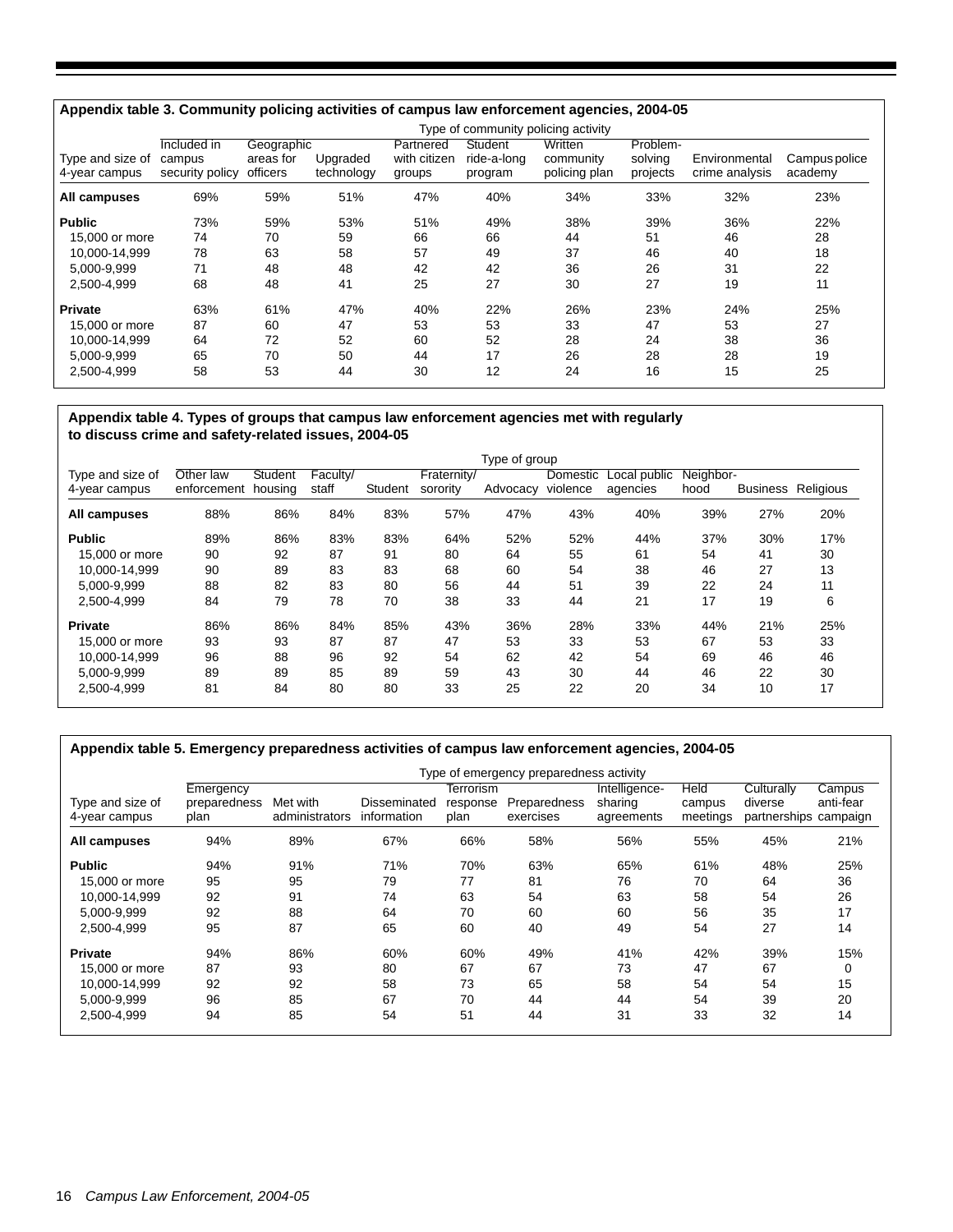| Type and size<br>of 4-year campus | Code of conduct | Non-lethal force | Citizen<br>complaints | Other law<br>enforcement | Domestic<br>disputes | Juveniles | Employee<br>counseling<br>assistance |
|-----------------------------------|-----------------|------------------|-----------------------|--------------------------|----------------------|-----------|--------------------------------------|
| All campuses                      | 96%             | 91%              | 82%                   | 79%                      | 72%                  | 71%       | 70%                                  |
| <b>Public</b>                     | 97%             | 95%              | 87%                   | 84%                      | 80%                  | 81%       | 70%                                  |
| 15,000 or more                    | 99              | 98               | 95                    | 90                       | 83                   | 92        | 79                                   |
| 10.000-14.999                     | 97              | 98               | 89                    | 78                       | 78                   | 79        | 65                                   |
| 5.000-9.999                       | 96              | 93               | 84                    | 83                       | 82                   | 79        | 69                                   |
| 2.500-4.999                       | 97              | 89               | 74                    | 79                       | 74                   | 65        | 63                                   |
| <b>Private</b>                    | 94%             | 83%              | 72%                   | 71%                      | 57%                  | 52%       | 72%                                  |
| 15,000 or more                    | 87              | 100              | 80                    | 87                       | 80                   | 80        | 73                                   |
| 10,000-14,999                     | 96              | 92               | 88                    | 76                       | 68                   | 64        | 72                                   |
| 5.000-9.999                       | 93              | 81               | 80                    | 69                       | 56                   | 48        | 69                                   |
| 2,500-4,999                       | 95              | 79               | 64                    | 69                       | 52                   | 48        | 73                                   |

| Appendix table 6 (continued). Written policies and procedures of campus law enforcement agencies, 2004-05 |                        |                         |                    |                     |                              |                             |                            |
|-----------------------------------------------------------------------------------------------------------|------------------------|-------------------------|--------------------|---------------------|------------------------------|-----------------------------|----------------------------|
| Percent of agencies with written policy pertaining to-                                                    |                        |                         |                    |                     |                              |                             |                            |
| Type and size<br>of 4-year campus                                                                         | Off-duty<br>employment | Mentally ill<br>persons | Victim<br>services | Racial<br>profiling | Student judicial<br>officers | Residence life<br>officials | <b>Homeless</b><br>persons |
| All campuses                                                                                              | 70%                    | 68%                     | 63%                | 57%                 | 55%                          | 54%                         | 27%                        |
| <b>Public</b>                                                                                             | 83%                    | 76%                     | 63%                | 67%                 | 51%                          | 47%                         | 30%                        |
| 15,000 or more                                                                                            | 92                     | 87                      | 65                 | 82                  | 51                           | 45                          | 34                         |
| 10.000-14.999                                                                                             | 86                     | 68                      | 60                 | 65                  | 48                           | 49                          | 32                         |
| 5.000-9.999                                                                                               | 75                     | 71                      | 67                 | 62                  | 46                           | 42                          | 28                         |
| 2.500-4.999                                                                                               | 74                     | 66                      | 56                 | 47                  | 61                           | 56                          | 21                         |
| <b>Private</b>                                                                                            | 48%                    | 55%                     | 63%                | 39%                 | 63%                          | 66%                         | 23%                        |
| 15,000 or more                                                                                            | 73                     | 53                      | 60                 | 47                  | 67                           | 53                          | 27                         |
| 10.000-14.999                                                                                             | 60                     | 64                      | 72                 | 64                  | 64                           | 64                          | 20                         |
| 5.000-9.999                                                                                               | 46                     | 56                      | 61                 | 31                  | 52                           | 57                          | 15                         |
| 2.500-4.999                                                                                               | 42                     | 53                      | 62                 | 36                  | 68                           | 72                          | 28                         |

| Appendix table 7. Selected crime and safety-related issues addressed by campus law enforcement agencies, 2004-05 |  |  |
|------------------------------------------------------------------------------------------------------------------|--|--|
|                                                                                                                  |  |  |
|                                                                                                                  |  |  |

|                                   |                     | Problems and tasks addressed with a full-time unit or specially designated personnel |                   |                              |                      |                       |                      |     |                     |                               |                    |  |
|-----------------------------------|---------------------|--------------------------------------------------------------------------------------|-------------------|------------------------------|----------------------|-----------------------|----------------------|-----|---------------------|-------------------------------|--------------------|--|
| Type and size<br>of 4-year campus | Crime<br>prevention | Rape<br>prevention                                                                   | Drug<br>education | Self-<br>defense<br>training | Alcohol<br>education | Community<br>policing | Victim<br>assistance |     | Stalking Cybercrime | Student<br>security<br>patrol | Bias/hate<br>crime |  |
| All campuses                      | 83%                 | 78%                                                                                  | 73%               | 69%                          | 67%                  | 63%                   | 62%                  | 60% | 54%                 | 52%                           | 51%                |  |
| <b>Public</b>                     | 88%                 | 85%                                                                                  | 79%               | 75%                          | 75%                  | 71%                   | 67%                  | 68% | 62%                 | 55%                           | 55%                |  |
| 15,000 or more                    | 96                  | 94                                                                                   | 91                | 88                           | 87                   | 83                    | 73                   | 79  | 80                  | 67                            | 68                 |  |
| 10.000-14.999                     | 89                  | 83                                                                                   | 78                | 75                           | 77                   | 75                    | 72                   | 75  | 66                  | 64                            | 56                 |  |
| 5.000-9.999                       | 85                  | 83                                                                                   | 75                | 66                           | 68                   | 59                    | 62                   | 59  | 53                  | 50                            | 46                 |  |
| 2.500-4.999                       | 71                  | 73                                                                                   | 63                | 63                           | 56                   | 60                    | 55                   | 56  | 35                  | 32                            | 44                 |  |
| <b>Private</b>                    | 74%                 | 66%                                                                                  | 60%               | 57%                          | 53%                  | 49%                   | 54%                  | 46% | 40%                 | 46%                           | 43%                |  |
| 15,000 or more                    | 100                 | 73                                                                                   | 67                | 73                           | 67                   | 87                    | 80                   | 73  | 73                  | 67                            | 67                 |  |
| 10,000-14,999                     | 76                  | 72                                                                                   | 68                | 56                           | 60                   | 56                    | 56                   | 52  | 56                  | 48                            | 52                 |  |
| 5,000-9,999                       | 80                  | 70                                                                                   | 56                | 67                           | 52                   | 50                    | 54                   | 46  | 44                  | 48                            | 37                 |  |
| 2.500-4.999                       | 66                  | 61                                                                                   | 59                | 49                           | 50                   | 42                    | 49                   | 40  | 28                  | 42                            | 40                 |  |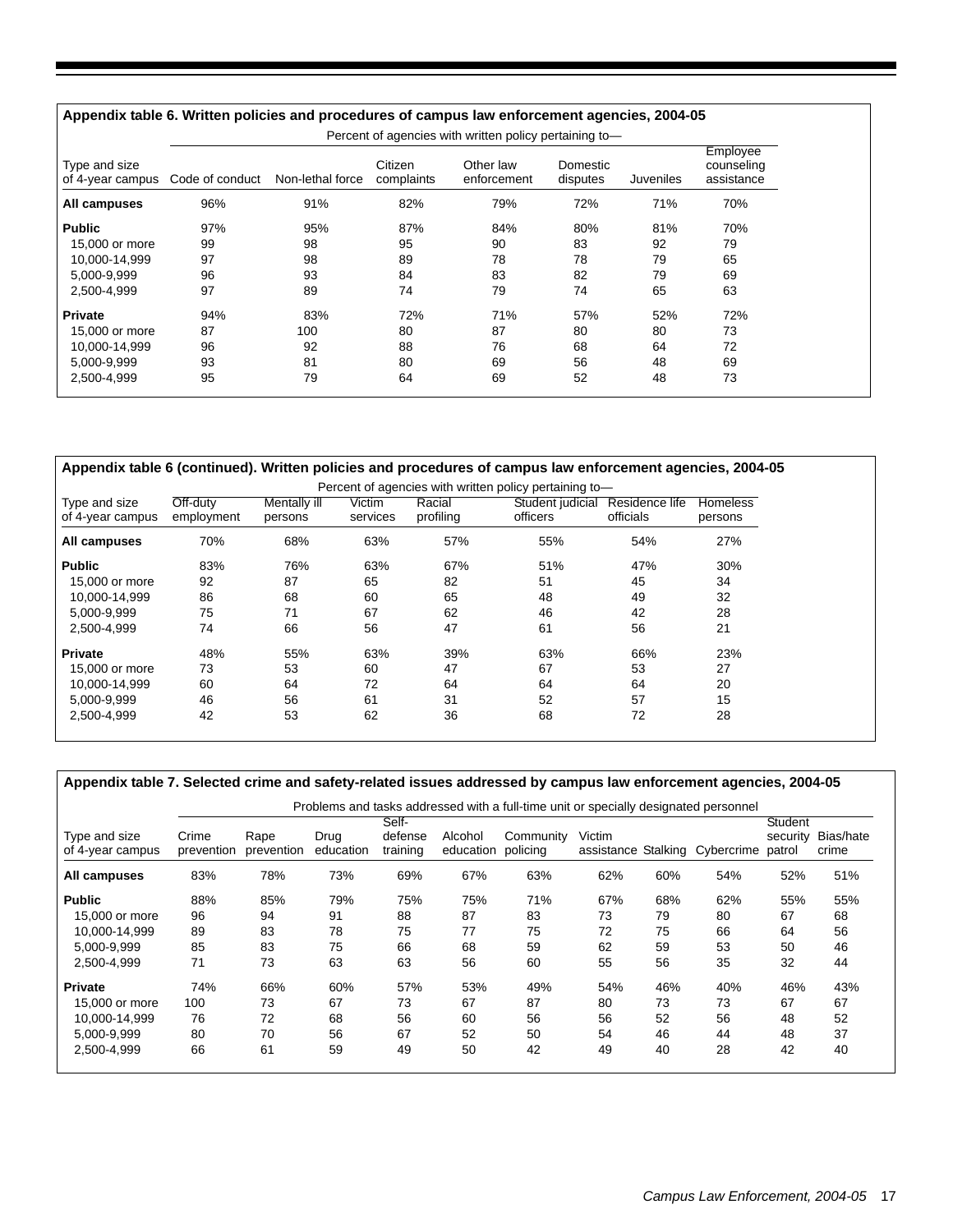#### **Appendix table 8. Selected characteristics of campus law enforcement agencies serving 2-year and 4-year public campuses with 10,000 or more students, 2004-05**

|                                                               | Type of campus served |          |  |
|---------------------------------------------------------------|-----------------------|----------|--|
| Characteristic                                                | $2$ -year             | 4-year   |  |
| Total number of-                                              |                       |          |  |
| Agencies                                                      | 163                   | 234      |  |
| Full-time employees                                           | 3,575                 | 11,567   |  |
| Full-time sworn personnel                                     | 1,516                 | 7,149    |  |
|                                                               |                       |          |  |
| Average number of-                                            |                       |          |  |
| Students enrolled                                             | 18,095                | 20,931   |  |
| Campus buildings                                              | 31                    | 155      |  |
| Acres on campus                                               | 240                   | 878      |  |
| Percent of agencies using-                                    |                       |          |  |
| Sworn officers                                                | 67%                   | 96%      |  |
| Armed patrol officers                                         | 58                    | 89       |  |
| Average number of full-time employees                         |                       |          |  |
| Total                                                         | 22                    | 49       |  |
| Per 1,000 students                                            | 1.2                   | 2.4      |  |
|                                                               |                       |          |  |
| Average number of full-time sworn personnel<br>Total          | 14                    | 32       |  |
| Per 1,000 students                                            | 0.8                   | 1.6      |  |
|                                                               |                       |          |  |
| Percent of agencies with-                                     |                       |          |  |
| 24-hour patrol coverage                                       | 79%                   | 100%     |  |
| 3-digit emergency number                                      | 88                    | 94       |  |
| Emergency blue-light phones                                   | 72                    | 96       |  |
| Percent of agencies performing-                               |                       |          |  |
| Special event security                                        | 98%                   | 100%     |  |
| Parking enforcement                                           | 97                    | 70       |  |
| Building lockup/unlock                                        | 92                    | 75       |  |
| Dispatching of calls                                          | 87                    | 92       |  |
| Access control                                                | 83                    | 66       |  |
| Traffic enforcement                                           | 77                    | 88       |  |
| Property crime investigation                                  | 75                    | 95       |  |
| Parking administration                                        | 72                    | 45       |  |
| Central alarm monitoring                                      | 71                    | 86       |  |
| Violent crime investigation                                   | 69                    | 93       |  |
| Surveillance camera monitoring                                | 69                    | 67       |  |
| Vehicle registration                                          | 45                    | 31       |  |
|                                                               |                       |          |  |
| Percent of sworn personnel who were-                          |                       |          |  |
| Female                                                        | 15%                   | 17%      |  |
| White, non-Hispanic                                           | 59                    | 71       |  |
| Black, non-Hispanic                                           | 17                    | 18       |  |
| HIspanic, any race                                            | 19                    | 8        |  |
| Other, non-Hispanic                                           | 5                     | 3        |  |
| Percent of agencies with college requirement for new officers |                       |          |  |
| 4-year degree                                                 | 2%                    | 3%       |  |
| 2-year degree                                                 | 8                     | 13       |  |
| Non-degree requirement                                        | 10                    | 13       |  |
| Average number of training hours required for officers        |                       |          |  |
| Academy                                                       | 528                   | 610      |  |
| Field                                                         | 309                   | 441      |  |
|                                                               |                       |          |  |
| Average base starting salary<br>Chief                         | \$56,000              | \$71,000 |  |
| Entry-level sworn                                             | 33,900                | 32,400   |  |
| Entry-level nonsworn                                          | 25,700                |          |  |
|                                                               |                       | 21,600   |  |